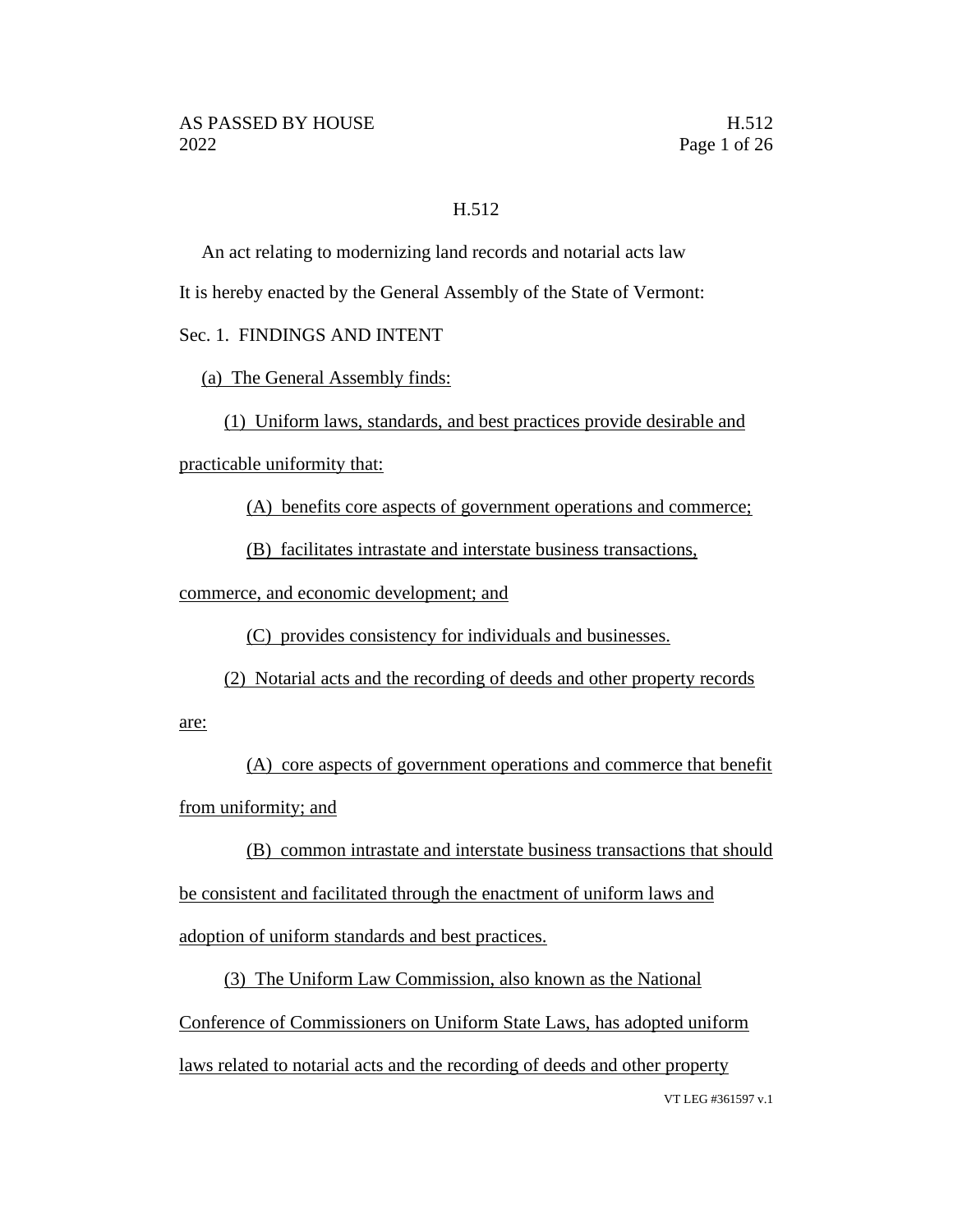records that have been accepted and enacted into law by a substantial number of states, including:

(A) the Revised Uniform Law on Notarial Acts or "RULONA" of 2010, which was enacted by the General Assembly pursuant to 2018 Acts and Resolves No. 160 to govern actions by a notary public;

(B) the Uniform Electronic Transaction Act or "UETA" of 1999, which was enacted by the General Assembly pursuant to 2003 Acts and Resolves No. 46 to establish the legal equivalence of electronic records and signatures with paper records and manually signed signatures and remove barriers to electronic commerce; and

(C) the Uniform Real Property Electronic Recording Act or "URPERA" of 2004, which has not been enacted by the General Assembly to allow local recording offices to accept deeds and other property records in electronic form and to provide electronic access to recordings.

(4) The COVID-19 pandemic exacerbated the need to modernize:

(A) notarial acts to include those performed on electronic records and for remotely located individuals; and

(B) the acceptance, recording, and availability of deeds and other property records in electronic form.

VT LEG #361597 v.1 (5) The COVID-19 pandemic underscored the need for approaches to modernization that are carefully planned; coordinated and comprehensive;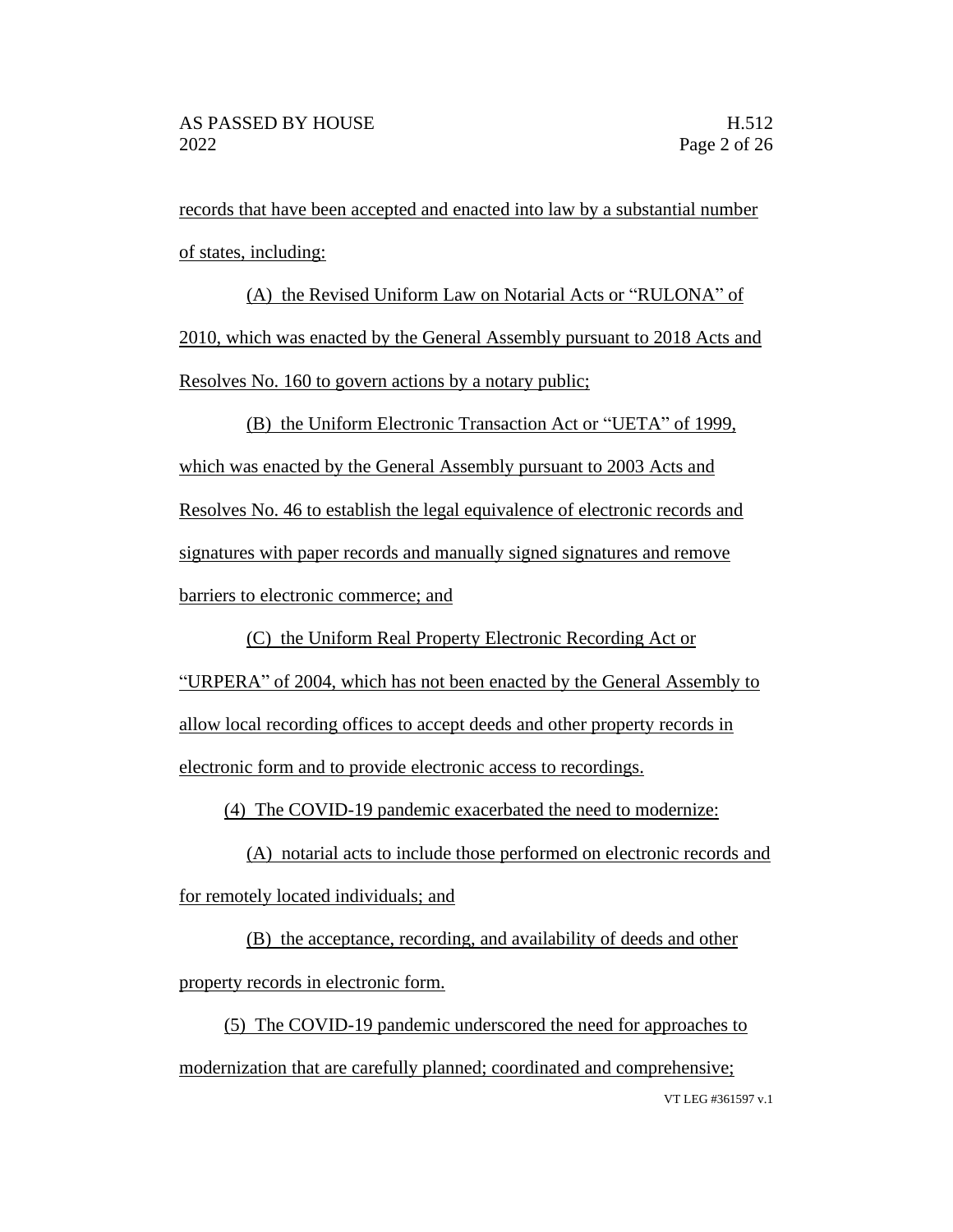multi-jurisdictional; and include fiscal, governance, and operational sustainability.

(b) Therefore, it is the intent of the General Assembly to provide a practical step forward to modernizing notarial acts and the recording of deeds and other property records in the State of Vermont through legislation that promotes uniformity within Vermont and with other states, specifically:

(1) uniform laws that have been accepted and enacted into law by a substantial number of states;

(2) uniform standards and best practices that have been accepted and adopted by a substantial number of states; and

(3) uniform approaches to modernization that are carefully planned; coordinated; comprehensive; multi-jurisdictional; and have fiscal, governance, and operational sustainability.

Sec. 2. 27 V.S.A. chapter 5, subchapter 8 is added to read:

Subchapter 8. Uniform Real Property Electronic Recording Act

## § 621. SHORT TITLE

This subchapter may be cited as the Uniform Real Property Electronic Recording Act.

## § 622. DEFINITIONS

For the purposes of this subchapter:

(1) "Document" means information that is: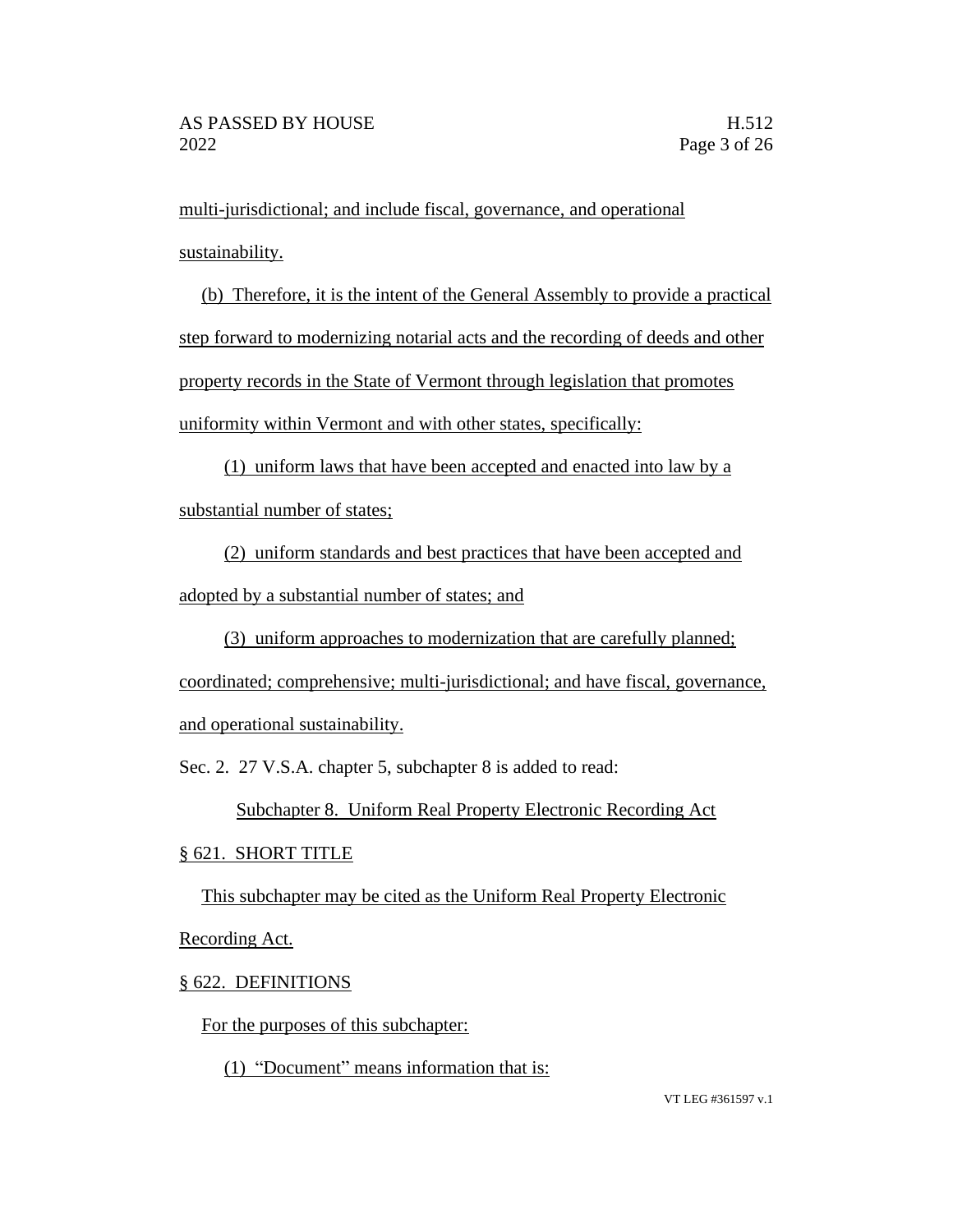(A) inscribed on a tangible medium or that is stored in an electronic or other medium and is retrievable in perceivable form; and

(B) eligible to be recorded in the land records maintained by the recorder.

(2) "Electronic" means relating to technology having electrical, digital, magnetic, wireless, optical, electromagnetic, or similar capabilities.

(3) "Electronic document" means a document that is received by the recorder in an electronic form.

(4) "Electronic signature" means an electronic sound, symbol, or process attached to or logically associated with a document and executed or adopted by a person with the intent to sign the document.

(5) "Person" means an individual; corporation; business trust; estate; trust; partnership; limited liability company; association; joint venture; public corporation; government; governmental subdivision, agency, or instrumentality; or any other legal or commercial entity.

(6) "Recorder" means a town clerk, pursuant to 24 V.S.A. § 1154, or a county clerk, pursuant to subchapter 3 of this chapter, responsible for recording deeds and other instruments or evidences respecting real estate.

(7) "State" means a state of the United States, the District of Columbia, Puerto Rico, the U.S. Virgin Islands, or any territory or insular possession subject to the jurisdiction of the United States.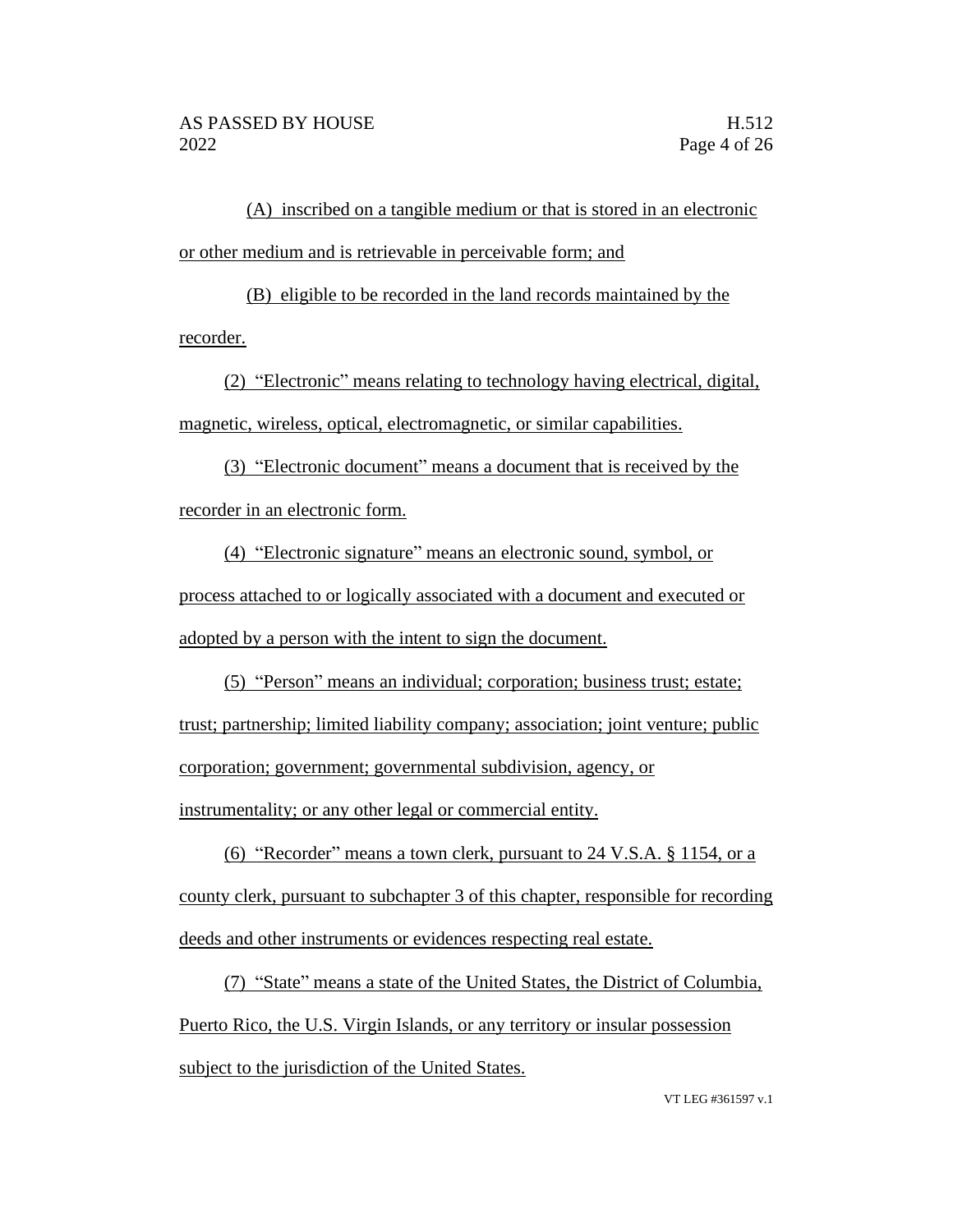### § 623. VALIDITY OF ELECTRONIC DOCUMENTS

(a) If a law requires, as a condition for recording, that a document be an original, be on paper or another tangible medium, or be in writing, the requirement is satisfied by an electronic document satisfying this subchapter.

(b) If a law requires, as a condition for recording, that a document be signed, the requirement is satisfied by an electronic signature.

(c) A requirement that a document or a signature associated with a document be notarized, acknowledged, verified, witnessed, or made under oath is satisfied if the electronic signature of the person authorized to perform that act, and all other information required to be included, is attached to or logically associated with the document or signature. A physical or electronic image of a stamp, impression, or seal need not accompany an electronic signature.

### § 624. RECORDING OF DOCUMENTS

(a) In this section, "paper document" means a document that is received by the recorder in a form that is not electronic.

(b) A recorder:

(1) who implements any of the functions listed in this section shall do so in compliance with the most recent standards and best practices;

(2) may receive, index, store, transmit, and preserve electronic documents;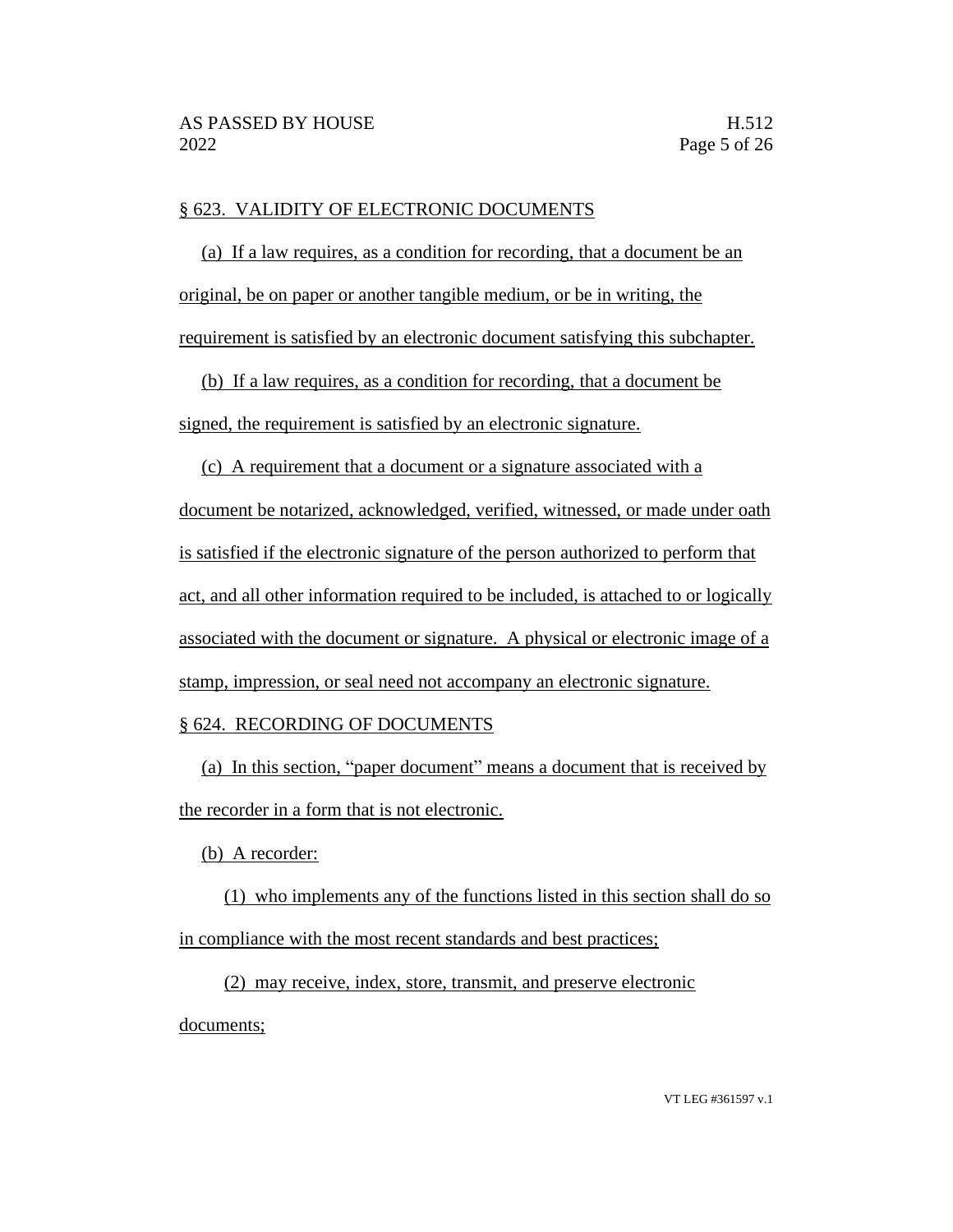(3) may provide for access to, and for search and retrieval of, documents and information by electronic means;

(4) who accepts electronic documents for recording shall continue to accept paper documents as authorized by State law and shall place entries for both types of documents in the same index;

(5) may convert paper documents accepted for recording into electronic form;

(6) may convert into electronic form information recorded before the recorder began to record electronic documents;

(7) may accept electronically any fee the recorder is authorized to collect; and

(8) may agree with other officials of this State or a political subdivision thereof, or of the United States, on procedures or processes to facilitate the electronic satisfaction of prior approvals and conditions precedent to recording and the electronic payment of fees.

## § 625. STANDARDS AND BEST PRACTICES

To ensure consistency in the standards and best practices of, and the technologies used by, recorders in this State, recorders shall, so far as is consistent with the purposes, policies, and provisions of this subchapter, seek services from the Vermont State Archives and Records Administration pursuant to 3 V.S.A. § 117.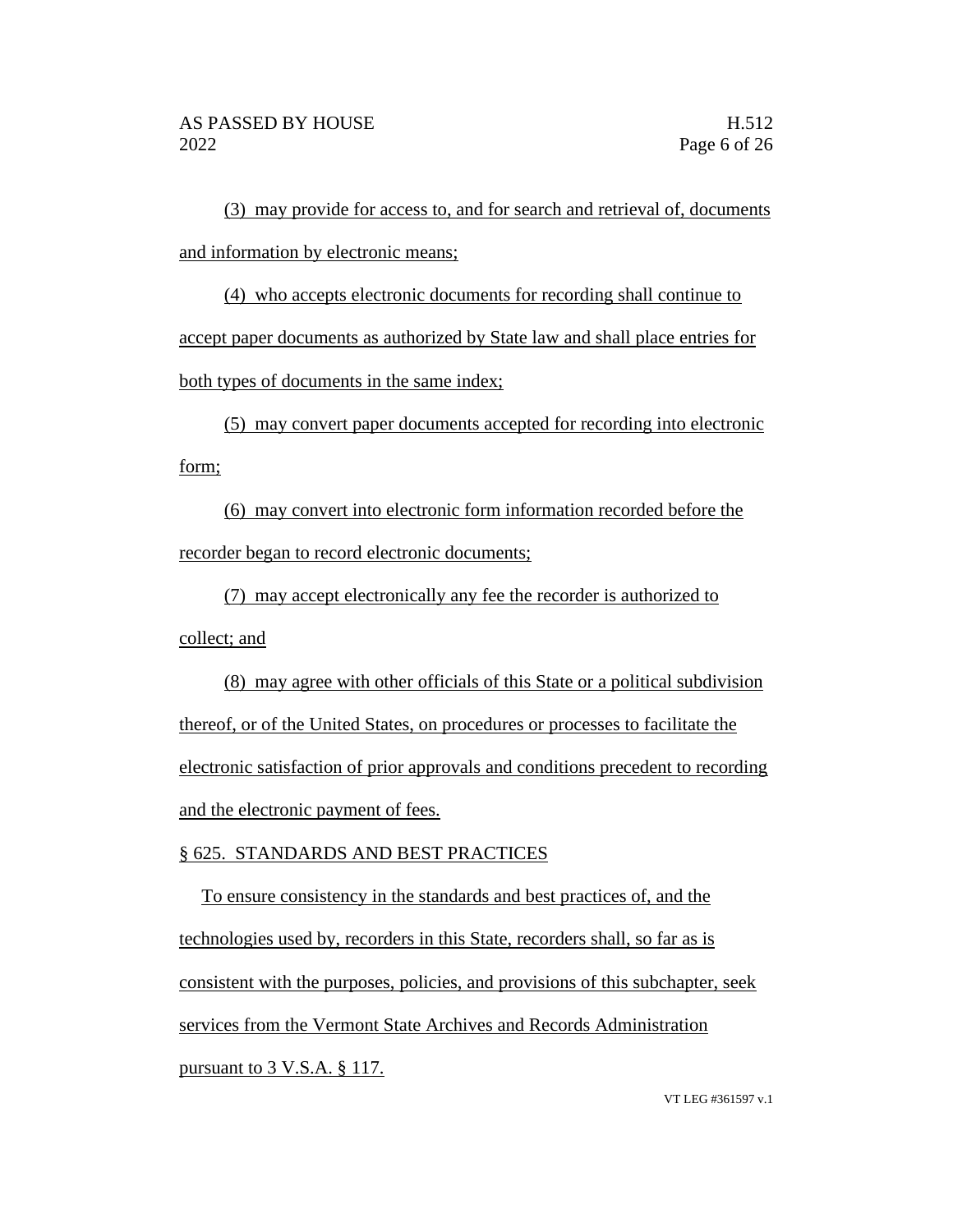## § 626. RELATION TO ELECTRONIC SIGNATURES IN GLOBAL AND

## NATIONAL COMMERCE ACT

This subchapter modifies, limits, and supersedes the federal Electronic Signatures in Global and National Commerce Act (15 U.S.C. § 7001, et seq.) but does not modify, limit, or supersede Section 101(c) of that act (15 U.S.C. § 7001(c)) or authorize electronic delivery of any of the notices described in Section 103(b) of that act (15 U.S.C. § 7003(b)).

Sec. 3. VERMONT STATE ARCHIVES AND RECORDS

## ADMINISTRATION; REPORT

(a) On or before January 15, 2024, the Vermont State Archives and Records Administration, in consultation with the Joint Fiscal Office, the Vermont League of Cities and Towns, the Vermont Municipal Clerks' and Treasurers' Association, and other interested parties, shall submit a report to the House Committees on Commerce and Economic Development and Government Operations and the Senate Committees on Economic Development, Housing and General Affairs and Government Operations concerning the fiscal, governance, and operational sustainability of uniform approaches to the modernization of the acceptance, recording, and availability of deeds and other property records in electronic form.

(b) The report shall be based on analyses of the following: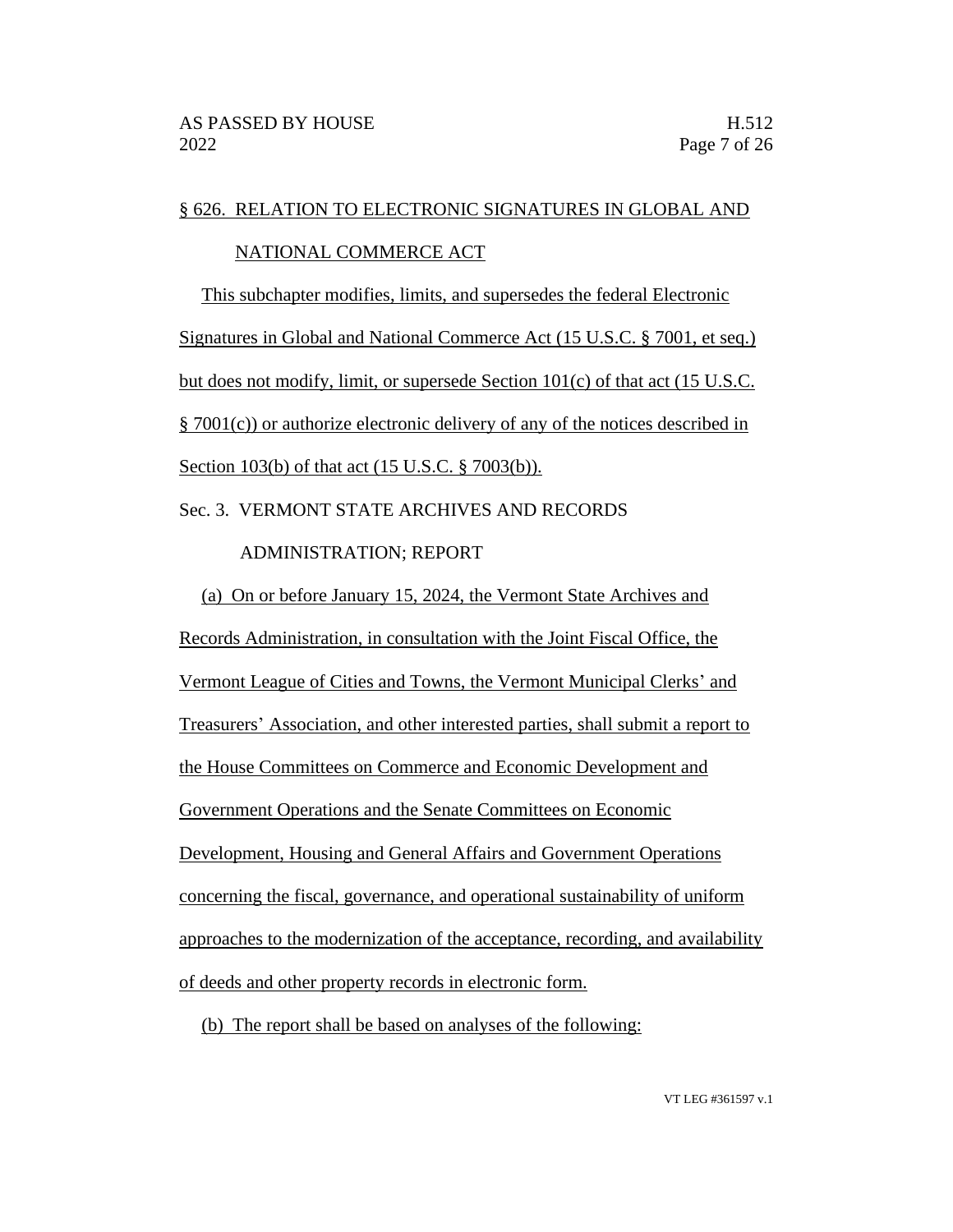(1) services requested by recorders pursuant to 27 V.S.A. § 625 to achieve consistency and uniformity in standards and best practices;

(2) systems currently deployed by recorders and associated costs; and

(3) anticipated recorder costs to transition to electronic recording

pursuant to 27 V.S.A. chapter 5, subchapter 8.

(c) On or before January 15, 2023, the Vermont State Archives and

Records Administration shall prepare an interim report concerning the

information and analyses required by this section and submit the interim report

to the House Committees on Commerce and Economic Development and

Government Operations and the Senate Committees on Economic

Development, Housing and General Affairs and Government Operations

Sec. 4. VERMONT STATE ARCHIVES AND RECORDS

## ADMINISTRATION; POSITION

There is created within Vermont State Archives and Records

Administration one new permanent classified position to facilitate and provide the services described in 27 V.S.A. § 625. Any funding necessary to support the position created in this section shall be derived from the Secretary of State Services Fund, with no General Fund dollars.

Sec. 5. 26 V.S.A. chapter 103 is amended to read:

CHAPTER 103. NOTARIES PUBLIC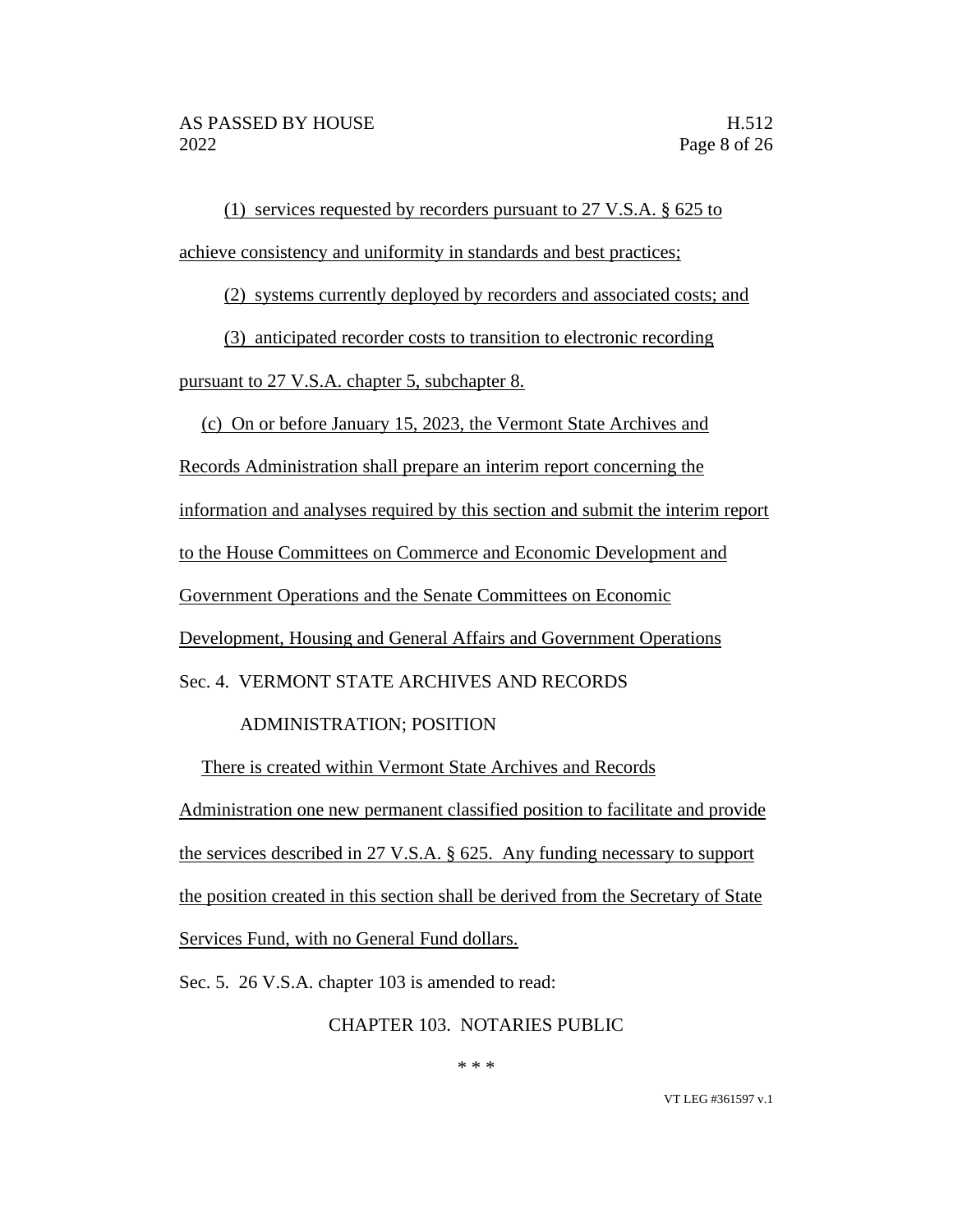### § 5304. DEFINITIONS

As used in this chapter:

\* \* \*

(4) "Communication technology" means an electronic device or process operating in accordance with section 5380 of this chapter and any standards adopted by the Office pursuant to section 5323 of this chapter that:

(A) allows a notary public and a remotely located individual to communicate with each other simultaneously by sight and sound; and

(B) when necessary and consistent with other applicable laws,

facilitates communication with a remotely located individual who has a vision, hearing, or speech impairment.

(5) "Electronic" means relating to technology having electrical, digital, magnetic, wireless, optical, electromagnetic, or similar capabilities.

(5)(6) "Electronic signature" means an electronic symbol, sound, or process attached to or logically associated with a record and executed or adopted by an individual with the intent to sign the record.

(7) "Foreign state" means a government other than the United States, a state, or a federally recognized Indian tribe.

(8) "Identity proofing" means a process or service operating in accordance with section 5380 of this chapter and any standards adopted by the Office pursuant to section 5323 of this chapter by which a third person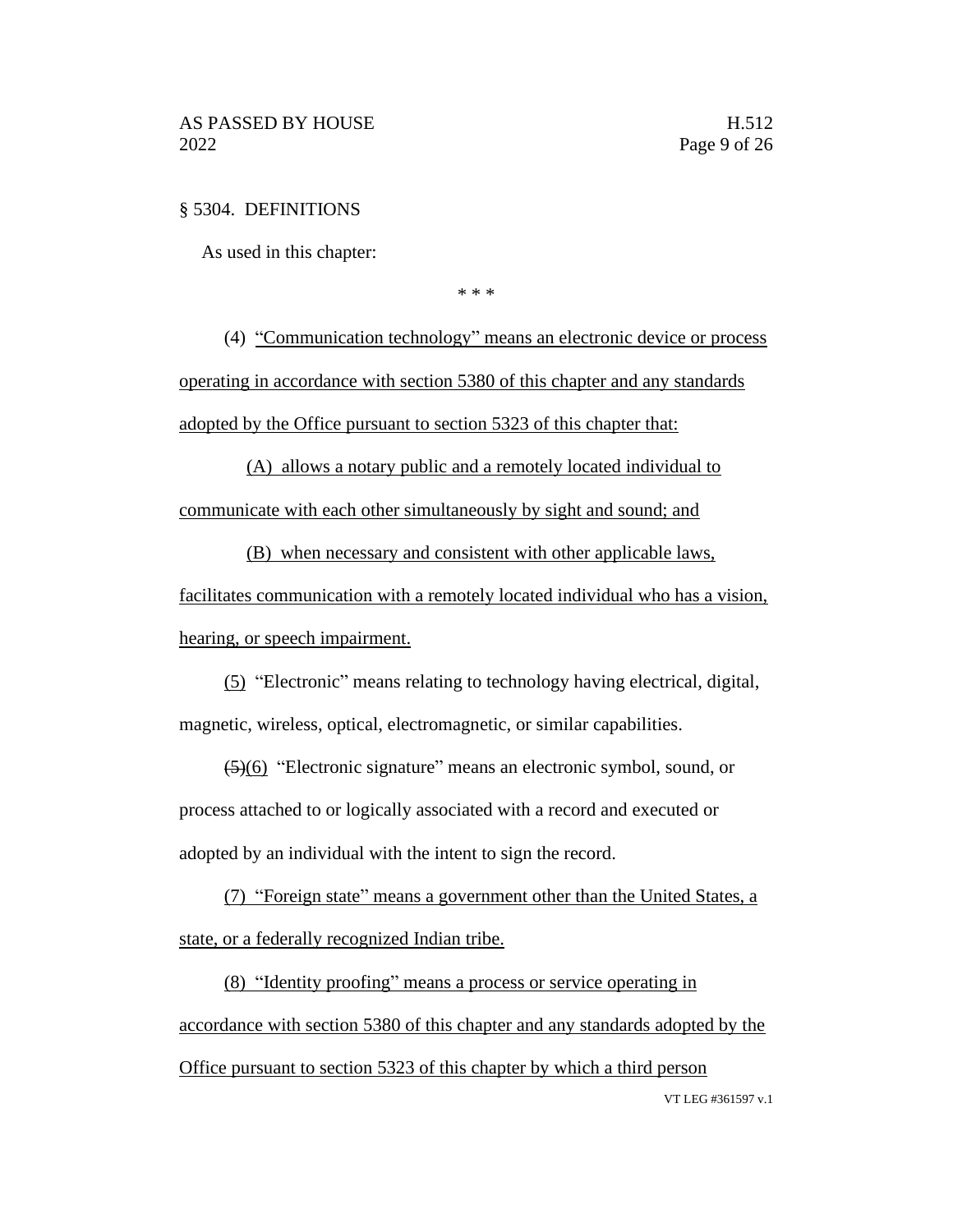provides a notary public with a means to verify the identity of a remotely located individual by a review of personal information from public or private data sources.

 $\left(\frac{6}{9}\right)$  "In a representative capacity" means acting as:

\* \* \*

 $(7)(10)(A)$  "Notarial act" means an act, whether performed with respect to a tangible or an electronic record, that a notary public may perform under the law of this State. The term includes taking an acknowledgment, administering an oath or affirmation, taking a verification on oath or affirmation, attesting a signature, certifying or attesting a copy, and noting a protest of a negotiable instrument.

\* \* \*

(8)(11) "Notarial officer" means an individual authorized to perform a notarial act under authority and within the jurisdiction of another state, under authority and within the jurisdiction of a federally recognized Indian tribe, under authority of federal law, under authority and within the jurisdiction of a foreign state or constituent unit of the foreign state, or under authority of a multinational or international governmental organization a notary public or other individual authorized to perform a notarial act.

 $\left(\frac{9}{12}\right)$  "Notary public" means an individual commissioned to perform a notarial act by the Office.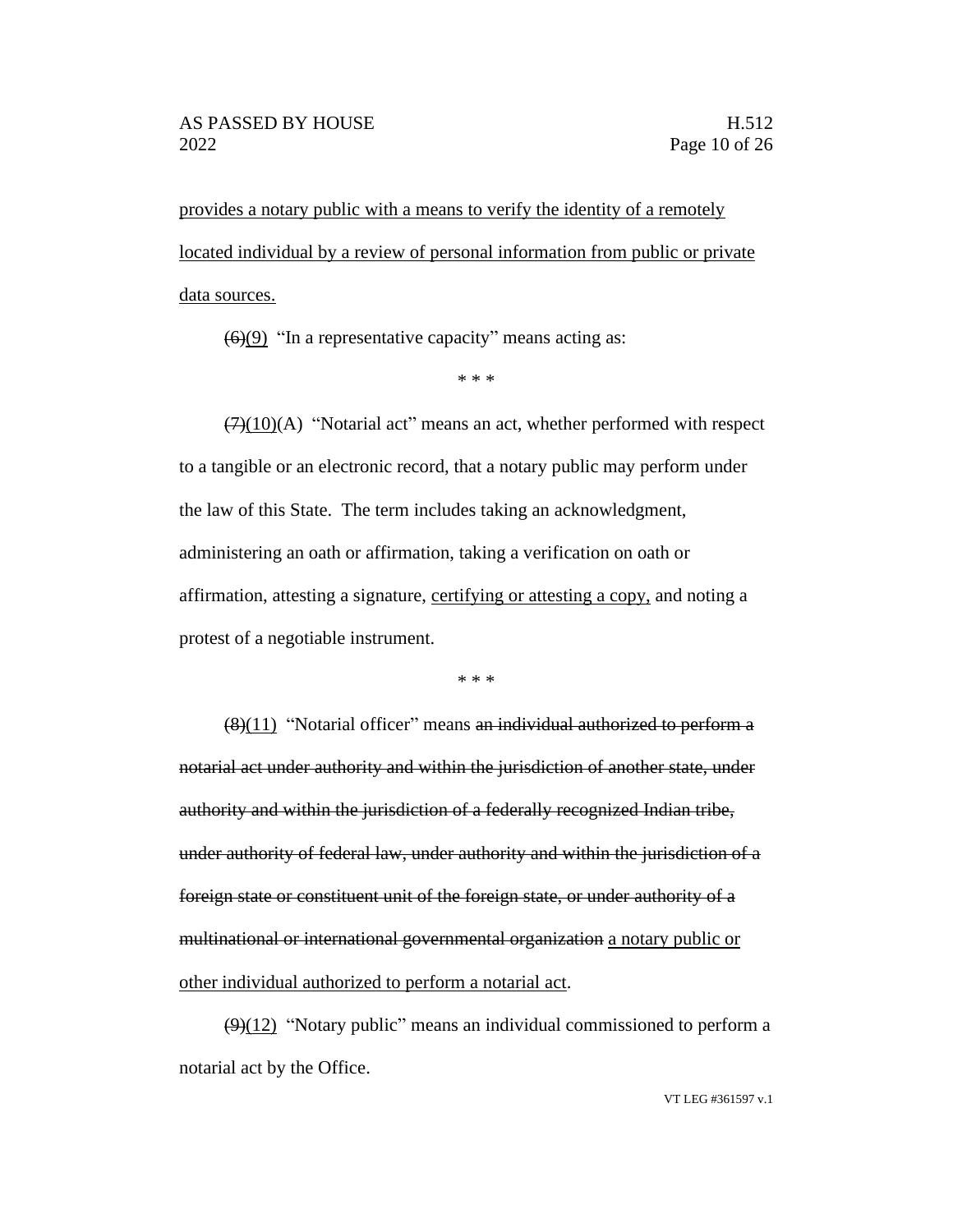$(10)(13)$  "Office" means the Office of Professional Regulation within the Office of the Secretary of State.

(11)(14) "Official stamp" means a physical image affixed to or embossed on a tangible record or an electronic process, seal, or image or electronic information attached to or logically associated with an electronic record.

(15) "Outside the United States" means a location outside the geographic boundaries of the United States; Puerto Rico; the U.S. Virgin Islands; and any territory, insular possession, or other location subject to the jurisdiction of the United States.

(12)(16) "Person" means an individual, corporation, business trust, statutory trust, partnership, limited liability company, association, joint venture, public corporation, government or governmental subdivision, agency, or instrumentality, or any other legal or commercial entity.

 $(13)(17)$  "Record" means information that is inscribed on a tangible medium or that is stored in an electronic or other medium and is retrievable in perceivable form.

(18) "Remotely located individual" means an individual who is not in the physical presence of the notary public who performs a notarial act under section 5379 of this chapter.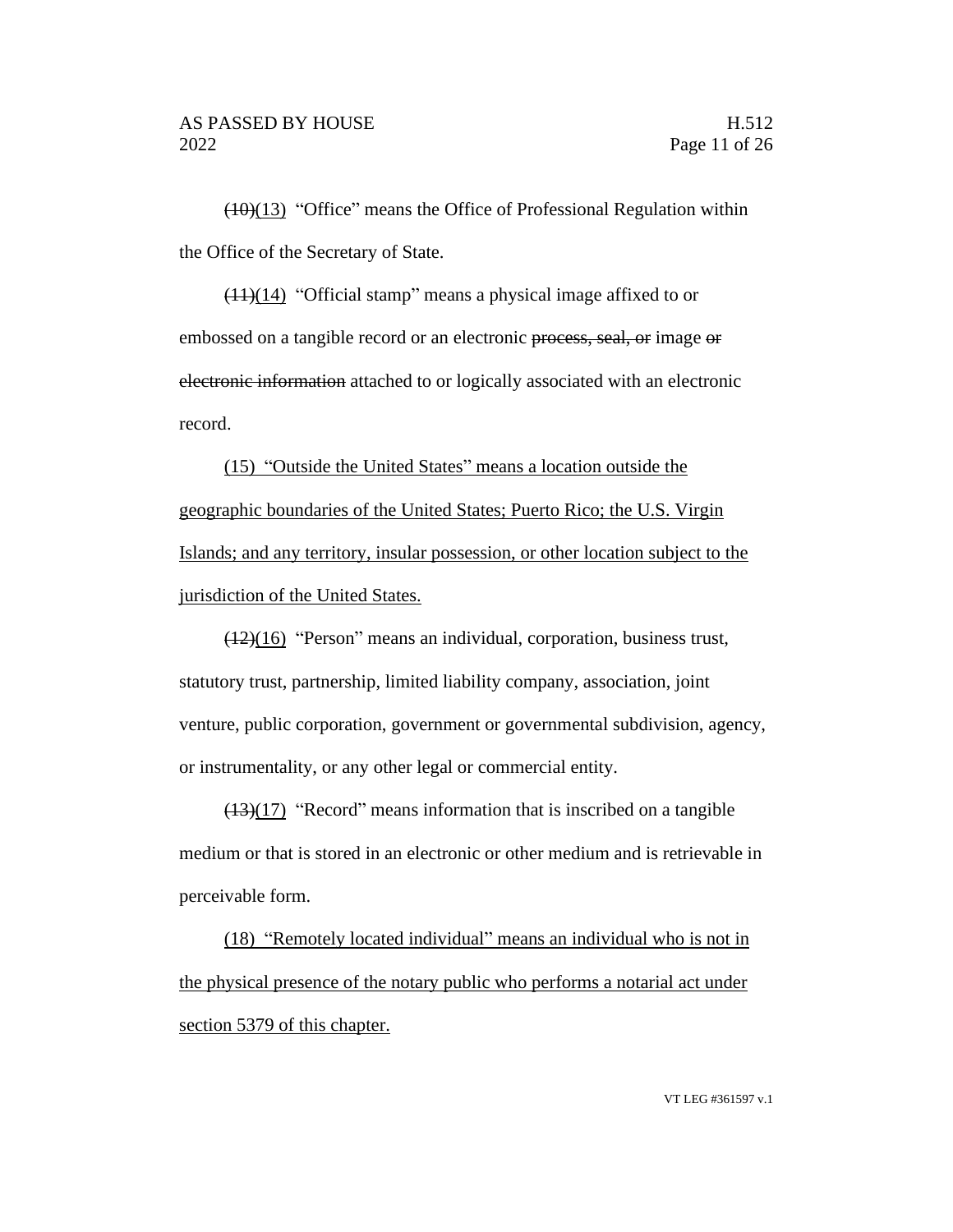$\left(\frac{(14)(19)}{2}\right)$  "Sign" means, with present intent to authenticate or adopt a record:

\* \* \*

(15)(20) "Signature" means a tangible symbol or an electronic signature that evidences the signing of a record.

(16)(21) "Stamping device" means:

\* \* \*

(17)(22) "State" means a state of the United States, the District of Columbia, Puerto Rico, the U.S. Virgin Islands, or any territory or insular possession subject to the jurisdiction of the United States.

(18)(23) "Verification on oath or affirmation" means a declaration, made by an individual on oath or affirmation before a notary public, that a statement in a record is true.

\* \* \*

§ 5323. RULES

(a) The Office, with the advice of the advisor appointees, may adopt rules to implement this chapter. The rules may:

\* \* \*

VT LEG #361597 v.1 (4) prescribe the process of granting, renewing, conditioning, denying, suspending, or revoking the commission or special commission endorsement of or otherwise disciplining a notary public and assuring the trustworthiness of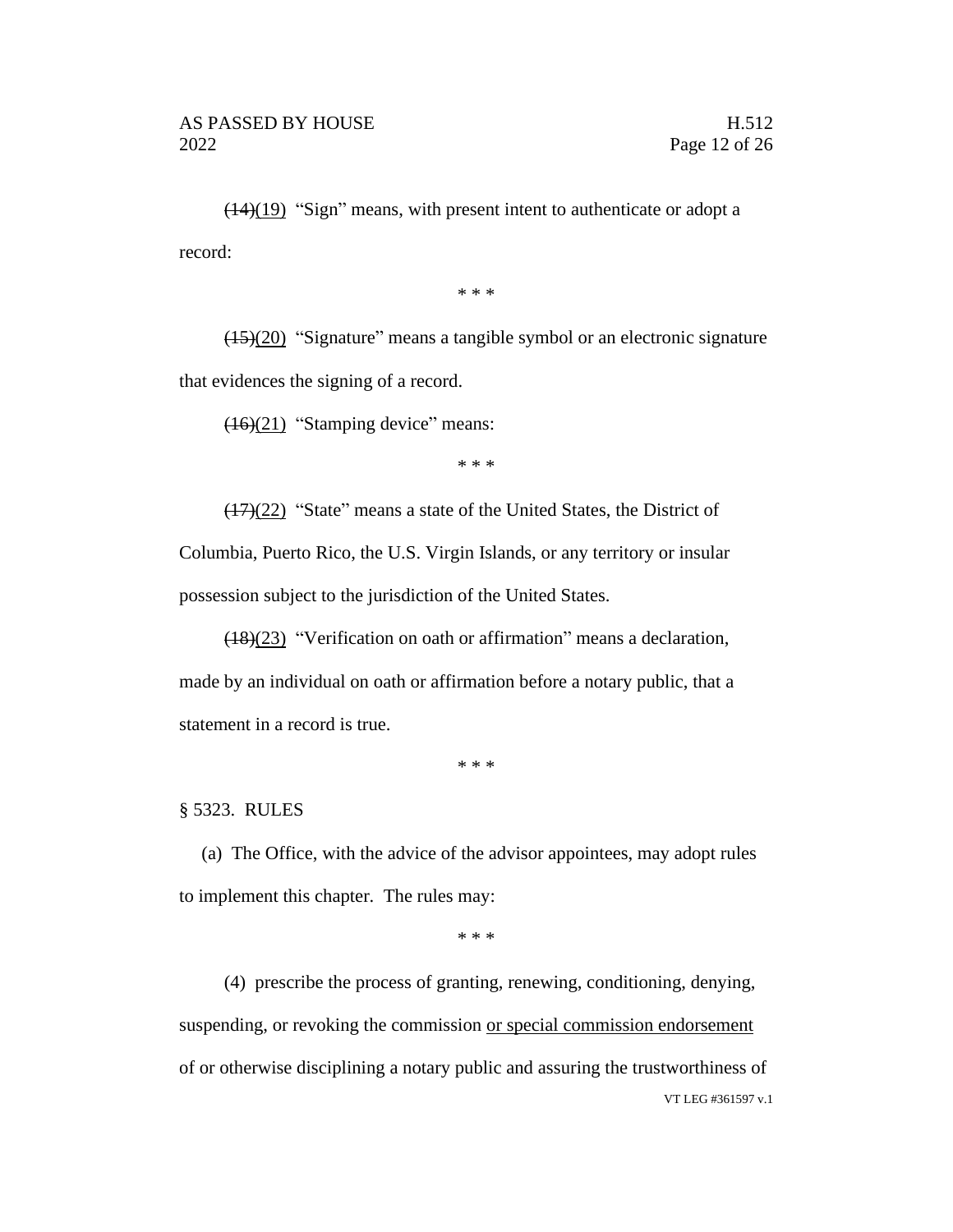an individual holding a commission or special commission endorsement as notary public;

(5) include provisions to prevent fraud or mistake in the performance of notarial acts; and

(6) prescribe standards for remote online notarization, including standards for credential analysis, the process through which a third person affirms the identity of an individual, the methods for communicating through a secure communication link, the means by which the remote notarization is certified, and the form of notice to be appended disclosing the fact that the notarization was completed remotely on any document acknowledged through remote online notarization the means of performing a notarial act involving a remotely located individual using communication technology;

(7) establish standards for communication technology and identity proofing;

(8) establish standards and a period for the retention of an audiovisual recording created under section 5379 of this chapter; and

(9) prescribe methods for a notary public to confirm, under subsections 5379(c) and (d) of this chapter, the identity of a tangible record.

VT LEG #361597 v.1 (b) Rules adopted regarding the performance of notarial acts with respect to electronic records and remote online notarization may not require, or accord greater legal status or effect to, the implementation or application of a specific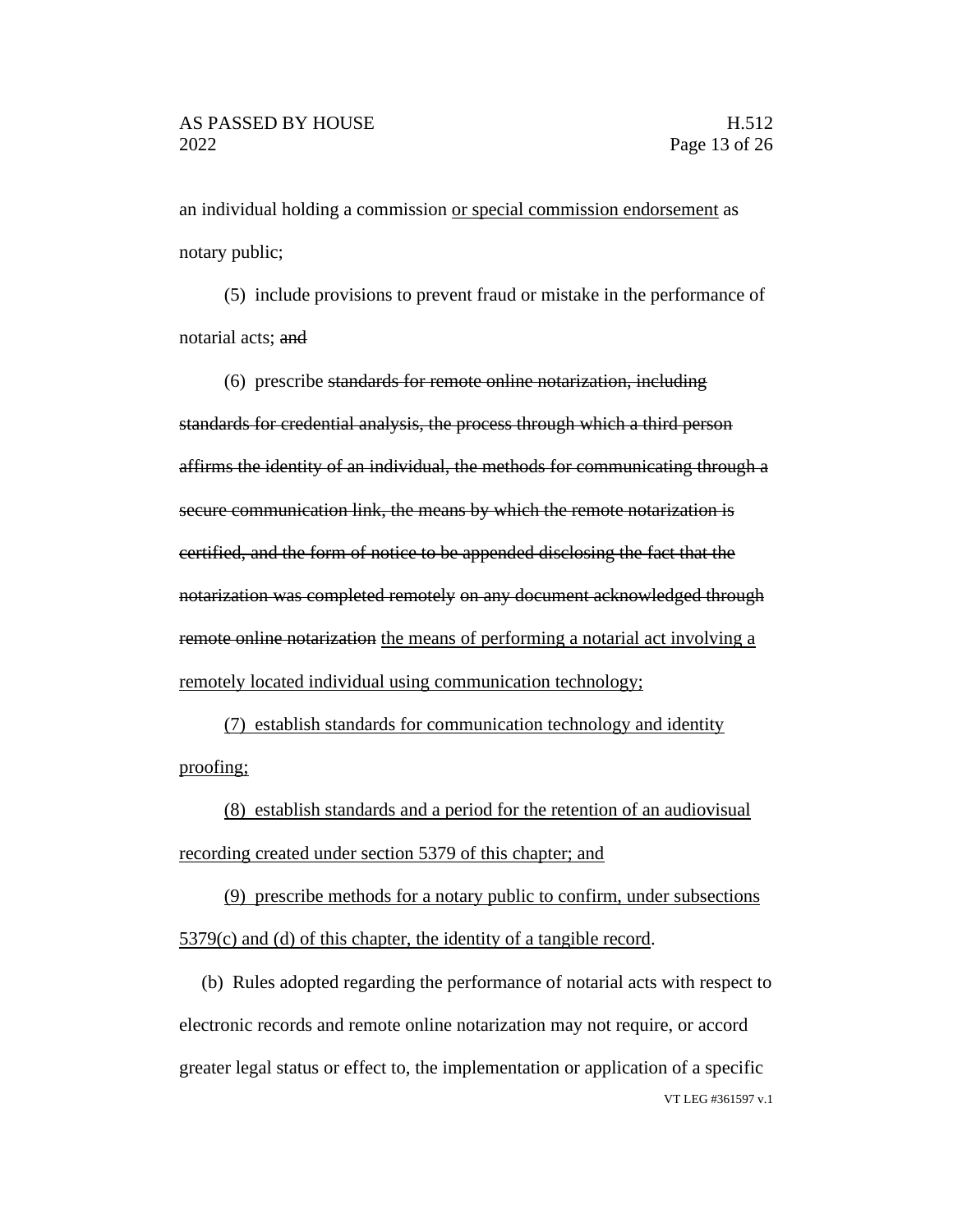technology or technical specification. In adopting, amending, or repealing rules regarding notarial acts with respect to electronic records and remote online notarization, the Office shall consider, as far as is consistent with this chapter:

(1) the most recent standards regarding electronic records and remote online notarization promulgated by national bodies, such as the National Association of Secretaries of State;

(2) standards, practices, and customs of other jurisdictions that have laws substantially enact similar to this chapter; and

\* \* \*

(c) Neither electronic notarization nor remote online notarization shall be allowed until the Secretary of State has adopted rules and prescribed standards in these areas. [Repealed.]

§ 5324. FEES

(a) For the issuance of a commission as a notary public, the Office shall collect a fee of \$15.00 \$30.00.

(b) For issuance of a special endorsement authorizing the performance of electronic and remote notarial acts in accordance with subsection 5341(d) of this chapter, the Office shall collect a fee of \$30.00.

\* \* \*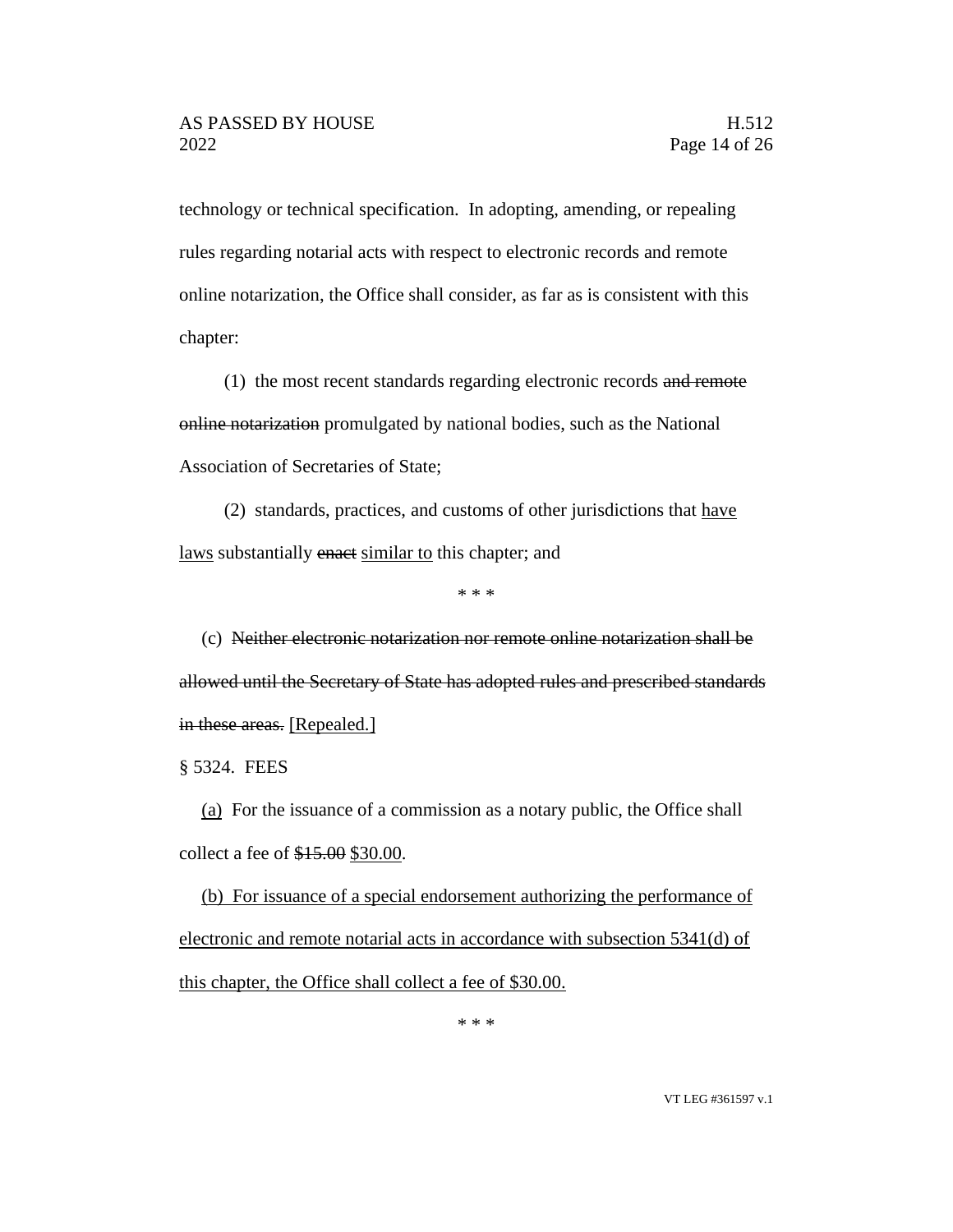# § 5341. COMMISSION AS NOTARY PUBLIC; QUALIFICATIONS; NO IMMUNITY OR BENEFIT

\* \* \*

VT LEG #361597 v.1 (d) Upon compliance with this section, the Office shall issue a commission as a notary public to an applicant, which shall be valid through the then current commission term end date A notary public shall not perform a notarial act on an electronic record or for a remotely located individual without obtaining a special endorsement from the Office. A notary public shall hold a notary public commission to be eligible for a special endorsement to perform notarial acts on electronic records and for remotely located individuals. The Office shall adopt rules for obtaining and regulating a special commission endorsement authorizing a notary public to perform notarial acts on electronic records and for remotely located individuals. These rules shall require notaries public performing notarial acts on electronic records and for remotely located individuals to ensure the communication technology and identity proofing used for the performance of the notarial act on electronic records or for remotely located individuals comply with the requirements of section 5380 of this chapter and any rules adopted by the Office in accordance with section 5323 of this chapter. A notary public shall apply for the special commission endorsement for the performance of notarial acts on electronic records and for remotely located individuals by filing with the Office an application provided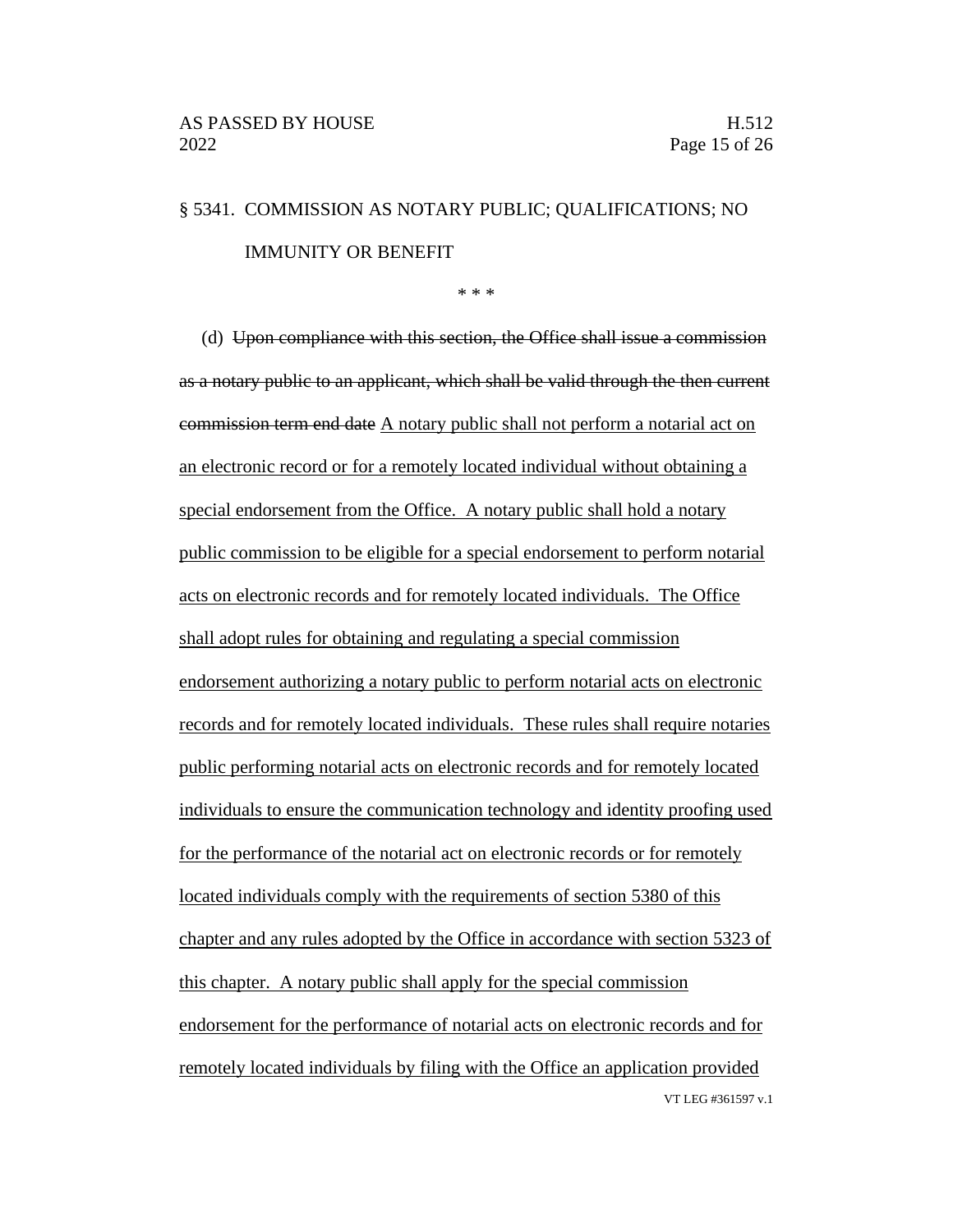by the Office accompanied by the required fees and evidence of eligibility, as required in rules adopted by the Office in accordance with section 5323 of this chapter.

(e) A commission to act as a notary public authorizes the notary public to perform notarial acts except for notarial acts on electronic records or for remotely located individuals. A commission with a special endorsement issued under subsection (d) of this section authorizes a notary public to perform notarial acts on electronic records and for remotely located individuals. The commission does not provide the notary public any immunity or benefit conferred by law of this State on public officials or employees.

\* \* \*

### § 5362. AUTHORIZED NOTARIAL ACTS

(a) A notary public may perform a notarial act as authorized by and in accordance with the requirements of this chapter or otherwise by law of this State.

\* \* \*

(c) A notary public may certify that a tangible copy of an electronic record is an accurate copy of the electronic record.

§ 5363. REQUIREMENTS FOR CERTAIN NOTARIAL ACTS

\* \* \*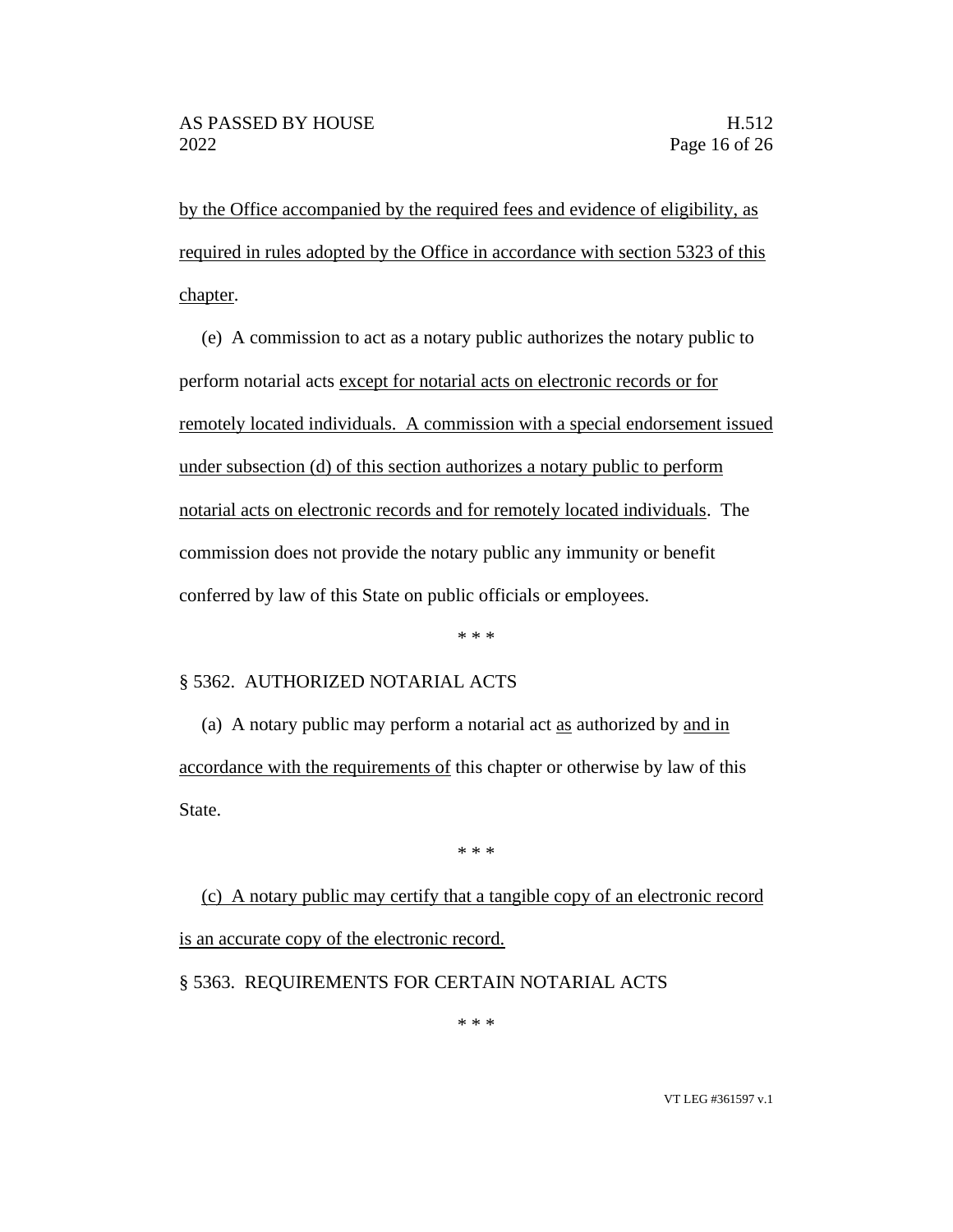(e) Copies. A notary public who certifies or attests a copy of a record or an item that was copied shall determine that the copy is a full, true, and accurate transcription or reproduction of the record or item.

### § 5364. PERSONAL APPEARANCE REQUIRED

(a) If a notarial act relates to a statement made in or a signature executed on a record, the individual making the statement or executing the signature shall appear personally before the notary public.

(b) The requirement for a personal appearance is satisfied if:

(1) the notary public and the person executing the signature are in the same physical place; or

(2) the notary public and the person are communicating through a secure communication link using protocols and standards prescribed in rules adopted by the Secretary of State pursuant to the rulemaking authority set forth in this chapter. [Repealed.]

\* \* \*

#### § 5368. SHORT-FORM CERTIFICATES

The following short-form certificates of notarial acts shall be sufficient for the purposes indicated, if completed with the information required by subsections 5367(a) and (b) of this chapter:

\* \* \*

(5) For certifying a copy of a record: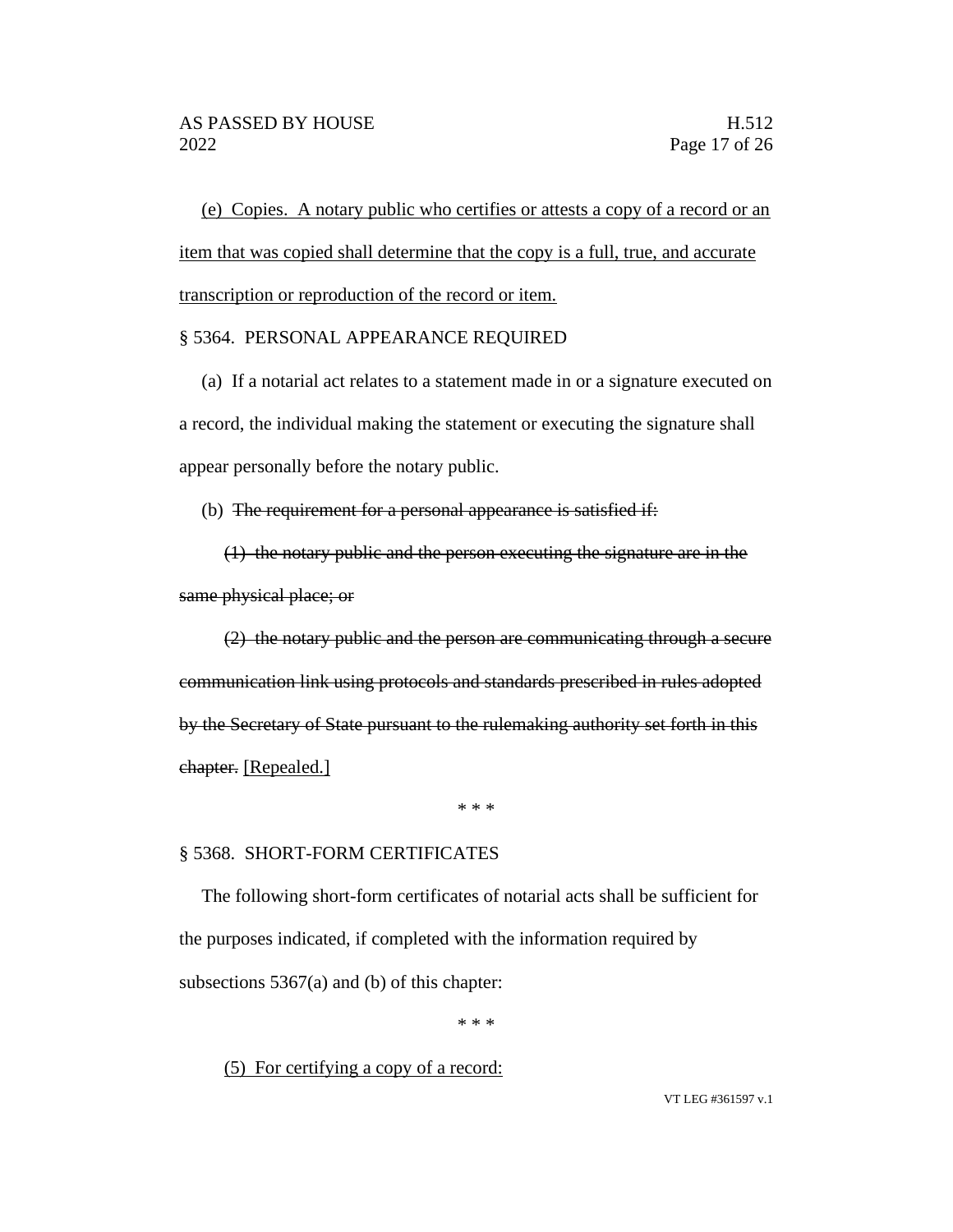State of

County of

I certify that this is a true and correct copy of a record in the possession of

Dated \_\_\_\_\_\_\_\_\_\_\_\_\_\_\_\_\_\_\_\_\_\_\_

 $\overline{\phantom{a}}$  , where  $\overline{\phantom{a}}$  , where  $\overline{\phantom{a}}$  , where  $\overline{\phantom{a}}$ 

Signature of notarial officer

Stamp \_\_\_\_\_\_\_\_\_\_\_\_\_\_\_\_\_\_\_\_\_\_\_\_\_\_\_\_\_\_

Title of office \_\_\_\_\_\_\_\_\_\_\_ [My commission expires: \_\_\_\_\_\_\_\_\_\_\_\_\_\_\_\_]

\* \* \*

## § 5371. NOTIFICATION REGARDING PERFORMANCE OF NOTARIAL

ACT ON ELECTRONIC RECORD; SELECTION OF

## **TECHNOLOGY**

(a) A notary public holding a special commission endorsement pursuant to subsection 5341(d) of this title and who is thus authorized to perform notarial acts on electronic records may select one or more tamper-evident technologies to perform notarial acts with respect to electronic records from the tamperevident technologies approved by the Office by rule. A person shall not require a notary public to perform a notarial act with respect to an electronic record with a technology that the notary public has not selected.

VT LEG #361597 v.1 (b) Before a notary public performs the notary public's initial notarial act with respect to an electronic record, the notary public shall notify the Office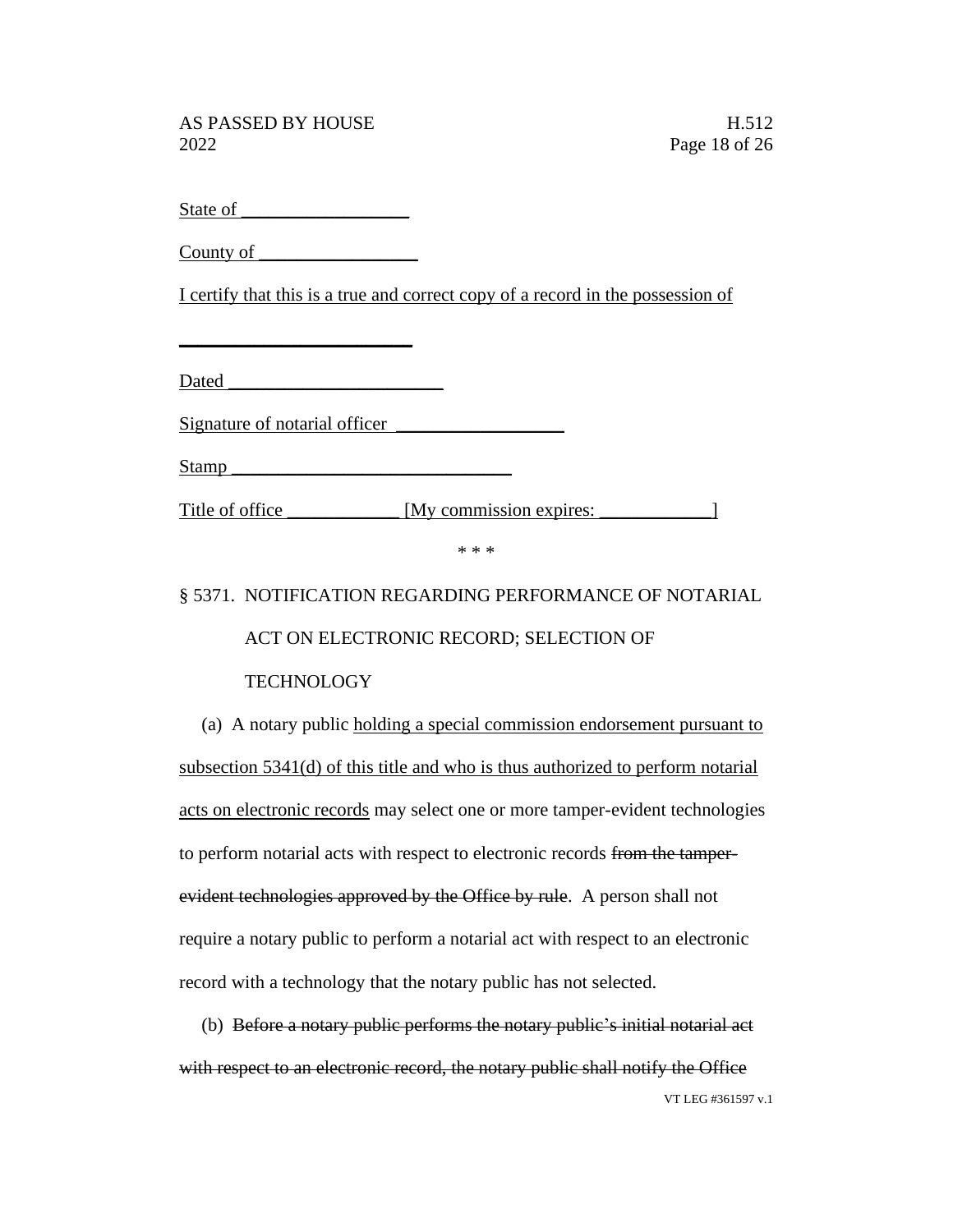that the notary public will be performing notarial acts with respect to electronic records and identify the technology the notary public intends to use from the list of technologies approved by the Office by rule. If the Office has established standards by rule for approval of technology pursuant to section 5323 of this chapter, the technology shall conform to the standards. If the technology conforms to the standards, the Office shall approve the use of the technology A recorder, as defined in 27 V.S.A. § 622, may accept for recording a tangible copy of an electronic record containing a notarial certificate as satisfying any requirement that a record accepted for recording be an original, if the notary public executing the notarial certificate certifies that the tangible copy is an accurate copy of the electronic record.

#### \* \* \*

# § 5379. NOTARIAL ACT PERFORMED FOR REMOTELY LOCATED INDIVIDUAL

(a) A remotely located individual may comply with section 5364 of this chapter by using communication technology to appear before a notary public with a special commission endorsement.

(b) A notary public located in this State may perform a notarial act using communication technology for a remotely located individual if:

(1) the notary public holds a special commission endorsement pursuant to subsection 5341(d) of this title;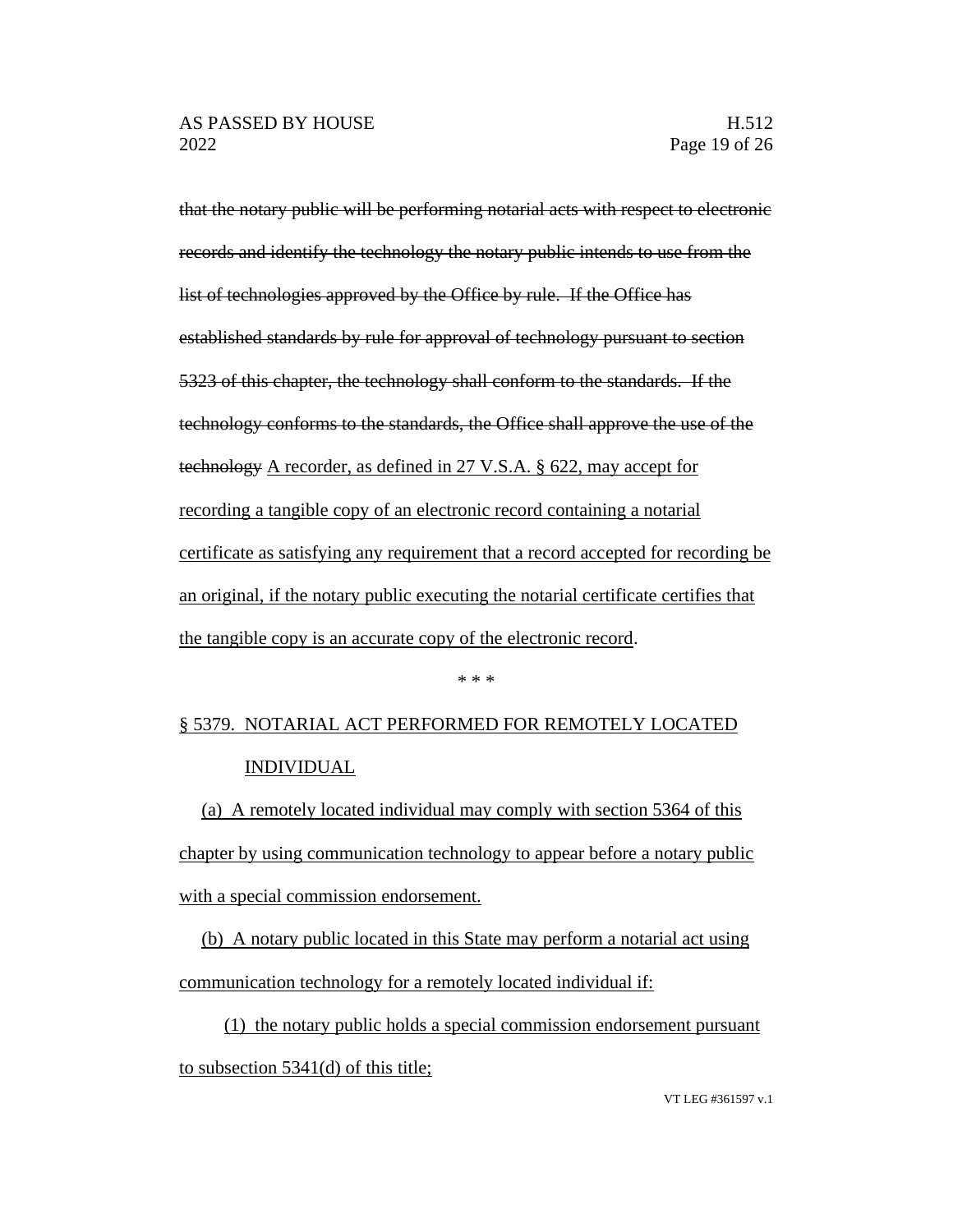(2) the notary public:

(A) has personal knowledge under subsection 5365(a) of this chapter of the identity of the individual;

(B) has satisfactory evidence of the identity of the remotely located individual by oath or affirmation from a credible witness appearing before the notary public under subsection 5365(b) of this chapter; or

(C) has obtained satisfactory evidence of the identity of the remotely located individual by using at least two different types of identity proofing;

(3) the notary public is reasonably able to confirm that a record before the notary public is the same record in which the remotely located individual made a statement or on which the individual executed a signature;

(4) the notary public, or a person acting on behalf of the notary public, creates an audiovisual recording of the performance of the notarial act; and

(5) for a remotely located individual located outside the United States:

(A) the record:

(i) is to be filed with or relates to a matter before a public official or court, governmental entity, or other entity subject to the jurisdiction of the United States; or

(ii) involves property located in the territorial jurisdiction of the United States or involves a transaction substantially connected with the United States; and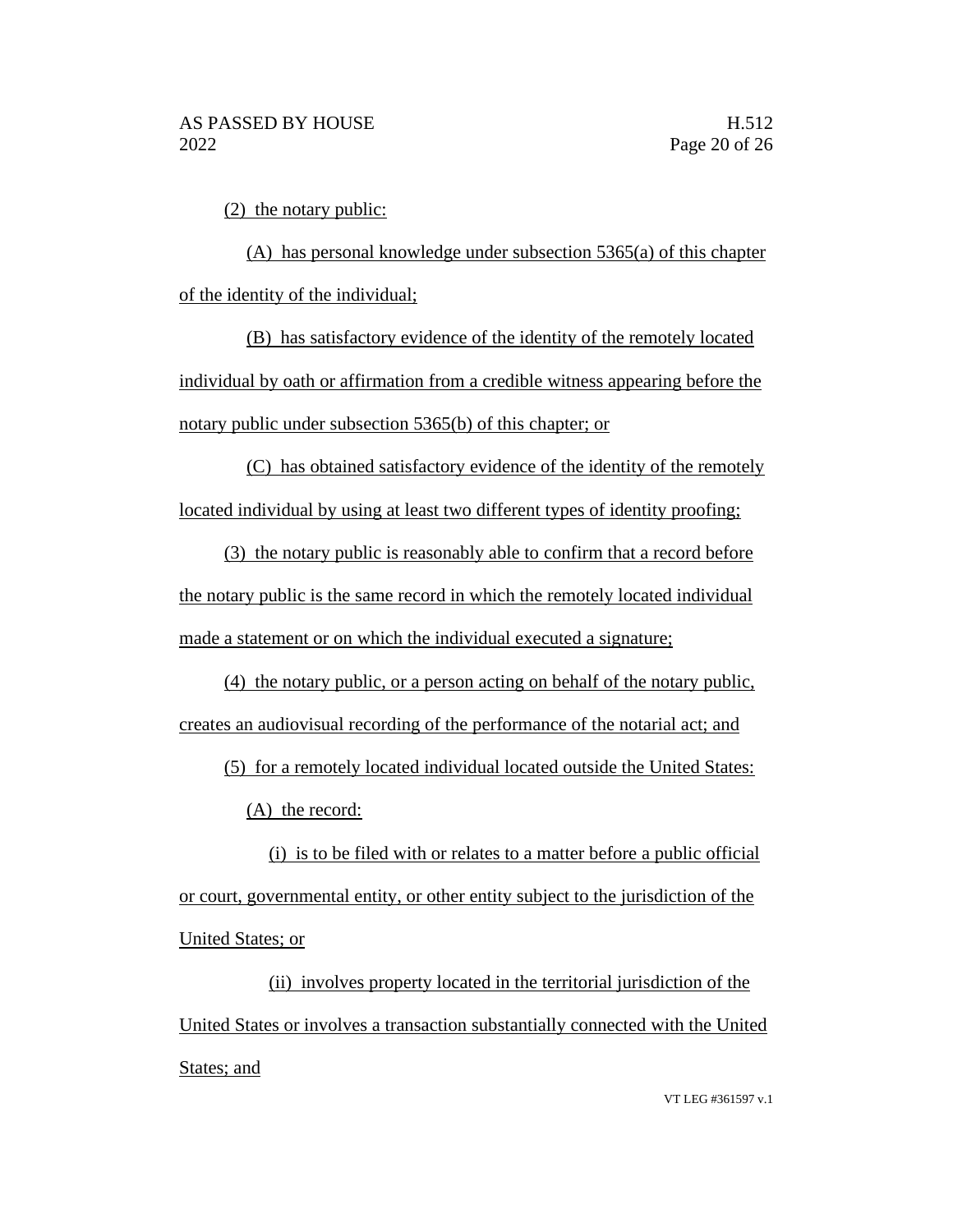(B) the act of making the statement or signing the record is not prohibited by the foreign state in which the remotely located individual is located.

(c) A notary public in this State may use communication technology under subsection (b) of this section to take an acknowledgement of a signature on a tangible record physically present before the notary public if the record is displayed to and identified by the remotely located individual during the audiovisual recording under subdivision (b)(4) of this section.

(d) The requirement under subdivision (b)(3) of this section for the performance of a notarial act with respect to a tangible record not physically present before the notary public is satisfied if:

(1) the remotely located individual:

(A) during the audiovisual recording under subdivision (b)(4) of this section, signs:

(i) the record; and

(ii) a declaration, in substantially the following form, that is part of or securely attached to the record:

VT LEG #361597 v.1 I declare under penalty of perjury that the record of which this declaration is part or to which it is attached is the same record on which (name of notary public), a notary public, performed a notarial act and before whom I appeared by means of communication technology on \_\_\_\_\_\_\_\_\_\_\_\_\_\_\_ (date).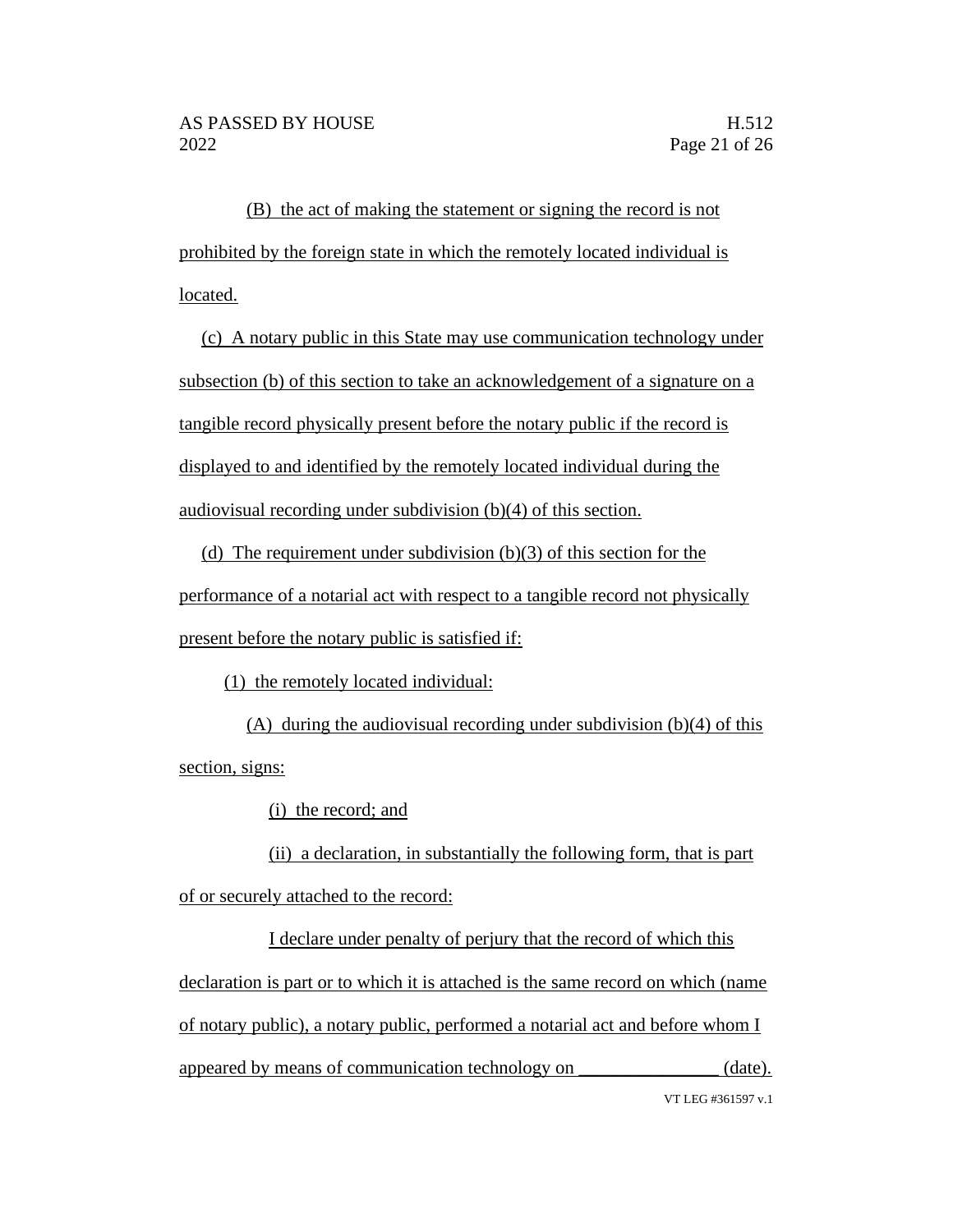$\_$ 

## Signature of remotely located individual

Printed name of remotely located

individual individual individual individual individual individual individual individual individual individual individual individual individual individual individual individual individual individual individual individual in

(B) sends the record and declaration to the notary public not later than three days after the notarial act was performed; and

(2) the notary public:

(A) in the audiovisual recording under subdivision (b)(4) of this section, records the individual signing the record and declaration; and

(B) after receipt of the record and declaration from the individual,

executes a certificate of notarial act under section 5367 of this chapter, which must include a statement in substantially the following form:

I, (name of notary public), witnessed, by means of communication technology, (name of remotely located individual) sign the attached record and declaration on (date).

(e) A notarial act performed in compliance with subsection (d) of this section complies with subdivision  $5367(a)(1)$  of this chapter and is effective on the date the remotely located individual signed the declaration under subdivision  $(d)(1)(A)(ii)$  of this section.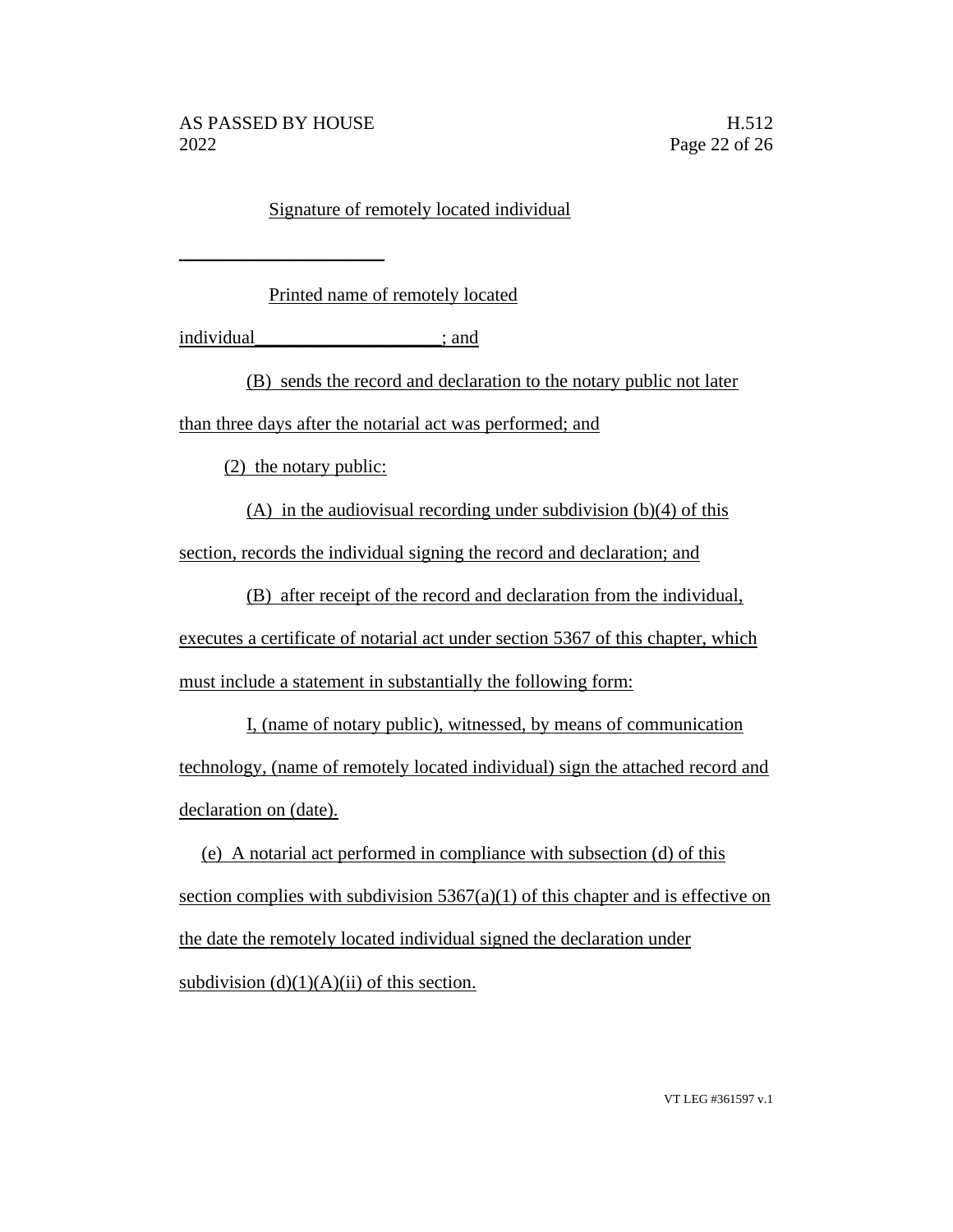(f) Subsection (d) of this section does not preclude use of another procedure to satisfy subdivision (b)(3) of this section for a notarial act performed with respect to a tangible record.

(g) A notary public located in this State may use communication technology under subsection (b) of this section to administer an oath or affirmation to a remotely located individual if, except as otherwise provided by other law of this State, the notary public:

(1) identifies the individual under subdivision  $(b)(2)$  of this section;

(2) creates or causes the creation under subdivision (b)(4) of this section of an audiovisual recording of the individual taking the oath or affirmation; and

(3) retains or causes the retention under subsection (k) of this section of the recording.

(h) The notary public shall ensure that the communication technology and identity proofing used to perform a notarial act for a remotely located individual complies with section 5380 of this chapter and any standards adopted by the Office in accordance with section 5323 of this chapter.

(i) If a notarial act is performed under this section, the certificate of notarial act required by section 5367 of this chapter and the short-form certificate provided in section 5368 of this chapter must indicate that the notarial act was performed using communication technology.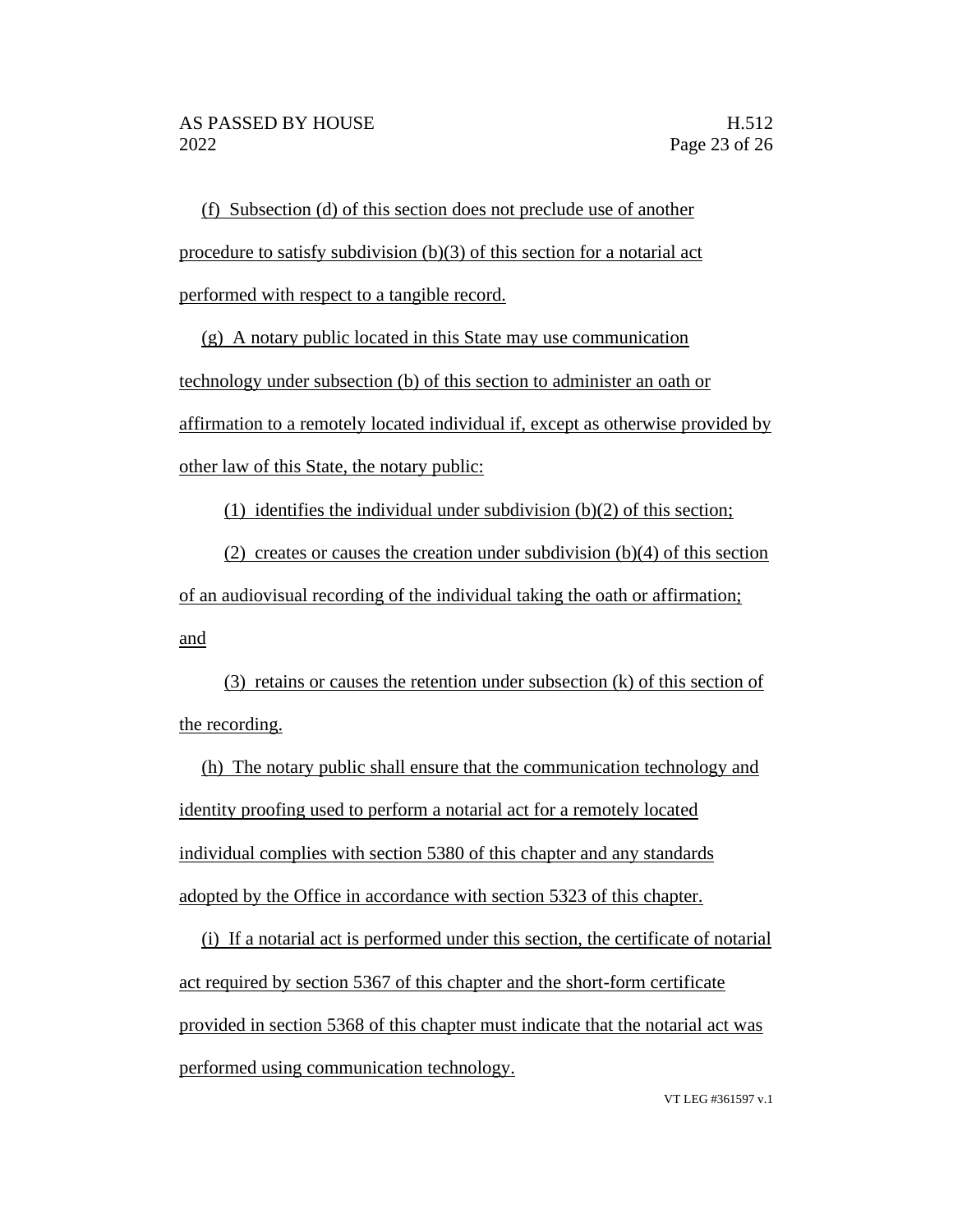(j) A short-form certificate provided in section 5368 of this chapter for a notarial act subject to this section is sufficient if it:

(1) complies with rules adopted under section 5323 of this chapter; or

(2) is in the form provided in section 5367 of this chapter and contains a statement substantially as follows: "This notarial act involved the use of communication technology."

(k) A notary public, guardian, conservator, or agent of a notary public or a personal representative of a deceased notary public shall retain the audiovisual recording created under subdivision (b)(4) of this section or cause the recording to be retained by a repository designated by or on behalf of the person required to retain the recording. Unless a different period is required by rules adopted under section 5323 of this chapter, the recording must be retained for a period of at least 10 years after the recording is made.

(l) Providers of the communication technologies, identity proofing, or storage must be registered with the Secretary of State to do business in Vermont and, by allowing communication technology or identity proofing to facilitate a notarial act of an electronic record or for a remotely located individual or by providing storage of the audiovisual recording under subdivision (b)(3) of this section, providers of the communication technology, identity proofing, or storage consent and agree that the service or process being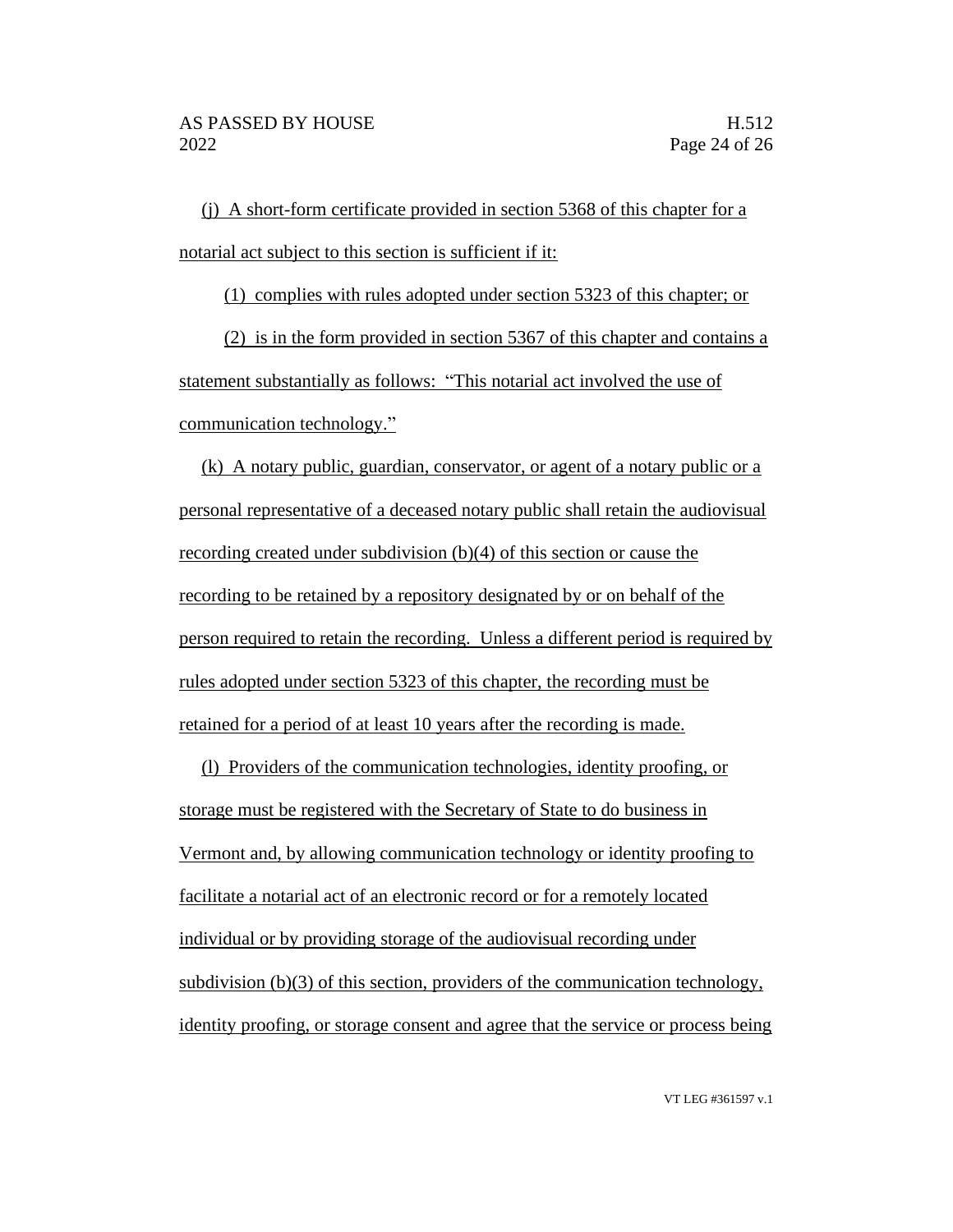provided is in compliance with the requirements set forth in this chapter and with any rules adopted by the Office.

### § 5380. COMPUTER TECHNOLOGY AND IDENTITY PROOFING

### PROVIDERS; MINIMUM STANDARDS

(a) Communication technology and identity proofing providers shall develop, maintain, and implement processes and services that are consistent with the requirements of this chapter and industry standards and best practices for the process or service provided. Providers must also comply with all applicable federal and State regulations, rules, and standards, including:

(1) with respect to communication technology, regulations, rules, and standards specific to simultaneous communication by sight and sound and information and communication technology for individuals with physical, sensory, and cognitive disabilities; and

(2) with respect to identity proofing, regulations, rules, and standards specific to the enrollment and verification of an identity used in digital authentication.

(b) A provider of communication technology or identity proofing shall provide evidence to the notary public's satisfaction of the provider's ability to satisfy the requirements of this chapter for the service or process being provided.